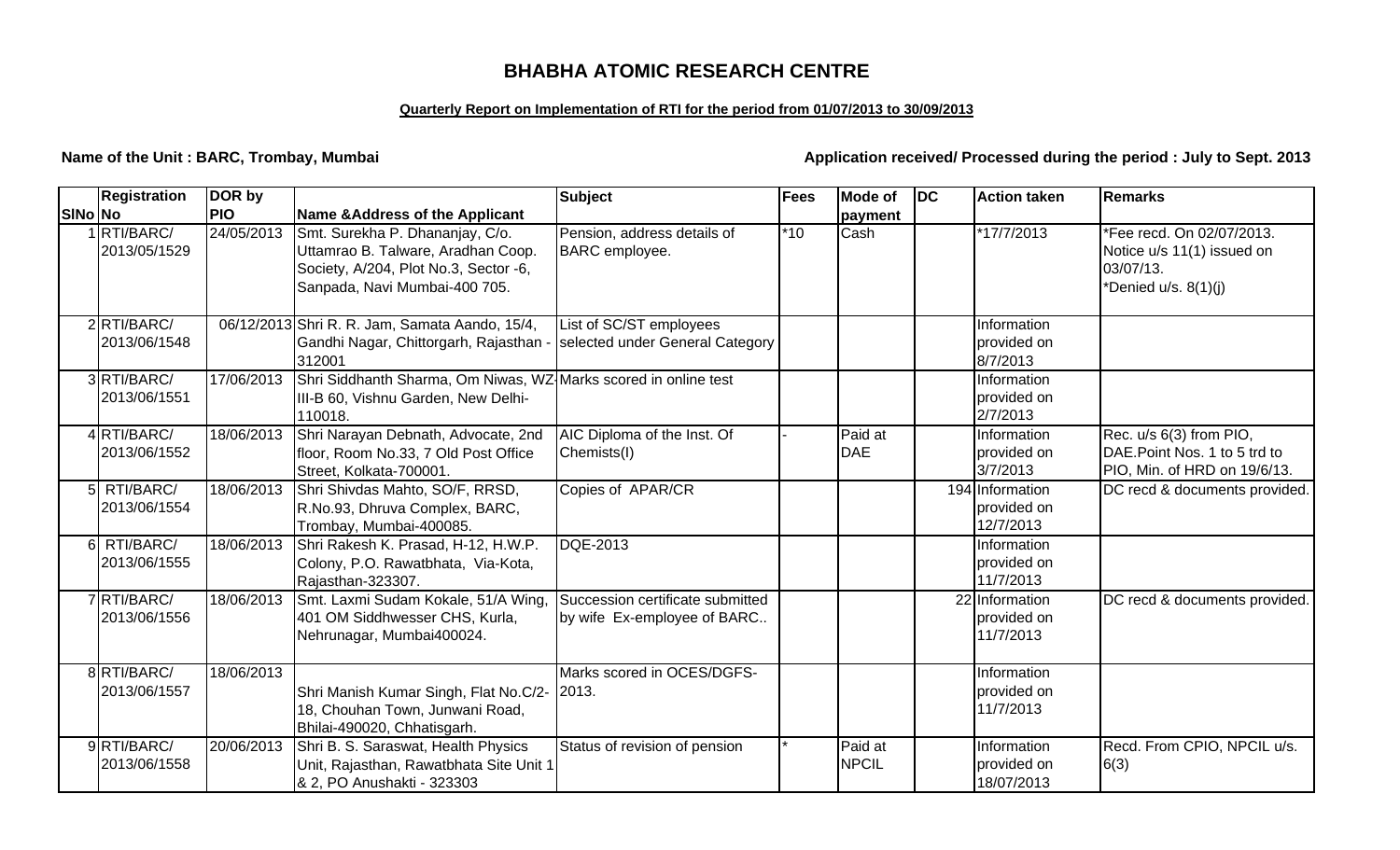|         | Registration                 | DOR by     |                                                                                                                                      | <b>Subject</b>                                                    | <b>Fees</b> | <b>Mode of</b>        | $\overline{D}$ | <b>Action taken</b>                      | <b>Remarks</b>                                                                   |
|---------|------------------------------|------------|--------------------------------------------------------------------------------------------------------------------------------------|-------------------------------------------------------------------|-------------|-----------------------|----------------|------------------------------------------|----------------------------------------------------------------------------------|
| SINo No |                              | <b>PIO</b> | Name & Address of the Applicant                                                                                                      |                                                                   |             | payment               |                |                                          |                                                                                  |
|         | 10 RTI/BARC/<br>2013/06/1560 | 20/06/2013 | Ms. Jyotika Sood, H. No. MS 01/206,<br>Kendriya Vihar, Sector-56, Gurgaon -<br>122011                                                | Reg. detials of scientists working<br>in constituent units of DAE |             | Paid at<br><b>DAE</b> |                | Information<br>provided on<br>16/07/2013 | recd. From CPIO, DAE U/s. 6(3)                                                   |
|         | 11 RTI/BARC/<br>2013/06/1561 | 20/06/2013 | Shri Vikas K. Telang, B 32-5, Kendriya<br>Vihar, Sector 11, Kharghar, Navi<br>Mumbai - 410 210                                       | Details of officials sent for<br>promotion                        |             |                       |                | Information<br>provided on<br>5/7/2013   |                                                                                  |
|         | 12 RTI/BARC/<br>2013/06/1562 | 20/06/2013 | Shri Vikas K. Telang, B 32-5, Kendriya<br>Vihar, Sector 11, Kharghar, Navi<br>Mumbai - 410 210                                       | Inf. Reg. NOC to work in ITER<br>organisation, France             |             |                       |                | Information<br>provided on<br>8/7/2013   |                                                                                  |
|         | 13 RTI/BARC/<br>2013/06/1563 | 24/06/2013 | Shri Raj Kumar S/o Hari Ram, Vill.<br>Bilouthi, PO-Chhata, Tehsil - chhata,<br>Dist- Mathura, Uttar Pradesh - 281 401                | Marks secured in wirtten test &<br>interview - CAT II             | $*10$       | <b>IPO</b>            |                | Information<br>provided on<br>19/07/2013 | *Appln.fee received on<br>19/07/2013.<br>Reply issued in Hindi.                  |
|         | 14 RTI/BARC/<br>2013/06/1564 | 26/06/2013 | Shri Shashi Kant, 12-B, Annapurna,<br>Anushaktinagar, Mumbai - 400 094                                                               | Inf. Reg. project, sub-project and<br>their activities            |             |                       |                | *124/7/2013                              | Denied u/s. 8(1)(a)                                                              |
|         | 15 RTI/BARC/<br>2013/06/1565 | 27/06/2013 | Shri Ravindra Shankar Ghodke, N 7<br>F/45/8, Ayodhyanagar, Cidco,<br>Aurangabad - 431006                                             | Rules reg. medical facility under<br><b>CHSS</b>                  |             |                       |                | Information<br>provided on<br>3/7/2013   |                                                                                  |
|         | 16 RTI/BARC/<br>2013/06/1566 | 28/06/2013 | Smt. Manda Chandrakant Gaikwad,<br>Shri Niketan CHS, G 2/2 Tapovan -<br>Sukapur, New Panvel, Raigad - 410<br>206                     | Inf. Reg. BARC official                                           |             |                       |                | *08/7/2013                               | *Denied - No record. Fee not<br>recd.                                            |
|         | 17 RTI/BARC/<br>2013/07/1567 |            | 07/02/2013 Shri Nilesh Harishchandra Deshmukh,<br>Vithal Nagar Society, B.D. Patil Marg,<br>Gavahnpada, Chembur, Mumbai - 400<br>074 | Removal of contract labour by<br>private company.                 | 10          | <b>DD</b>             |                | 3/07/2013                                | *Application returned back - not<br>coming under purview of PIO,<br><b>BARC.</b> |
|         | 18 RTI/BARC/<br>2013/07/1568 |            | 07/02/2013 Shri Shankar Balanna Sajjan, Vithal<br>Nagar, B.D.Patil Marg, Gavahnpada,<br>Chembur, Mumbai - 400 074                    | Removal of contract labour by<br>private company.                 | 10          | <b>DD</b>             |                | *3/07/2013                               | *Application returned back - not<br>coming under purview of PIO,<br><b>BARC.</b> |
|         | 19 RTI/BARC/<br>2013/07/1569 |            | 07/02/2013 Shri Dattatray S. Bhogan, Dindayal<br>Nagar, B.D.Patil Marg, Gavahnpada,<br>Chembur, Mumbai - 400 074                     | Removal of contract labour by<br>private company.                 | 10          | <b>DD</b>             |                | 3/07/2013                                | *Application returned back - not<br>coming under purview of PIO,<br><b>BARC.</b> |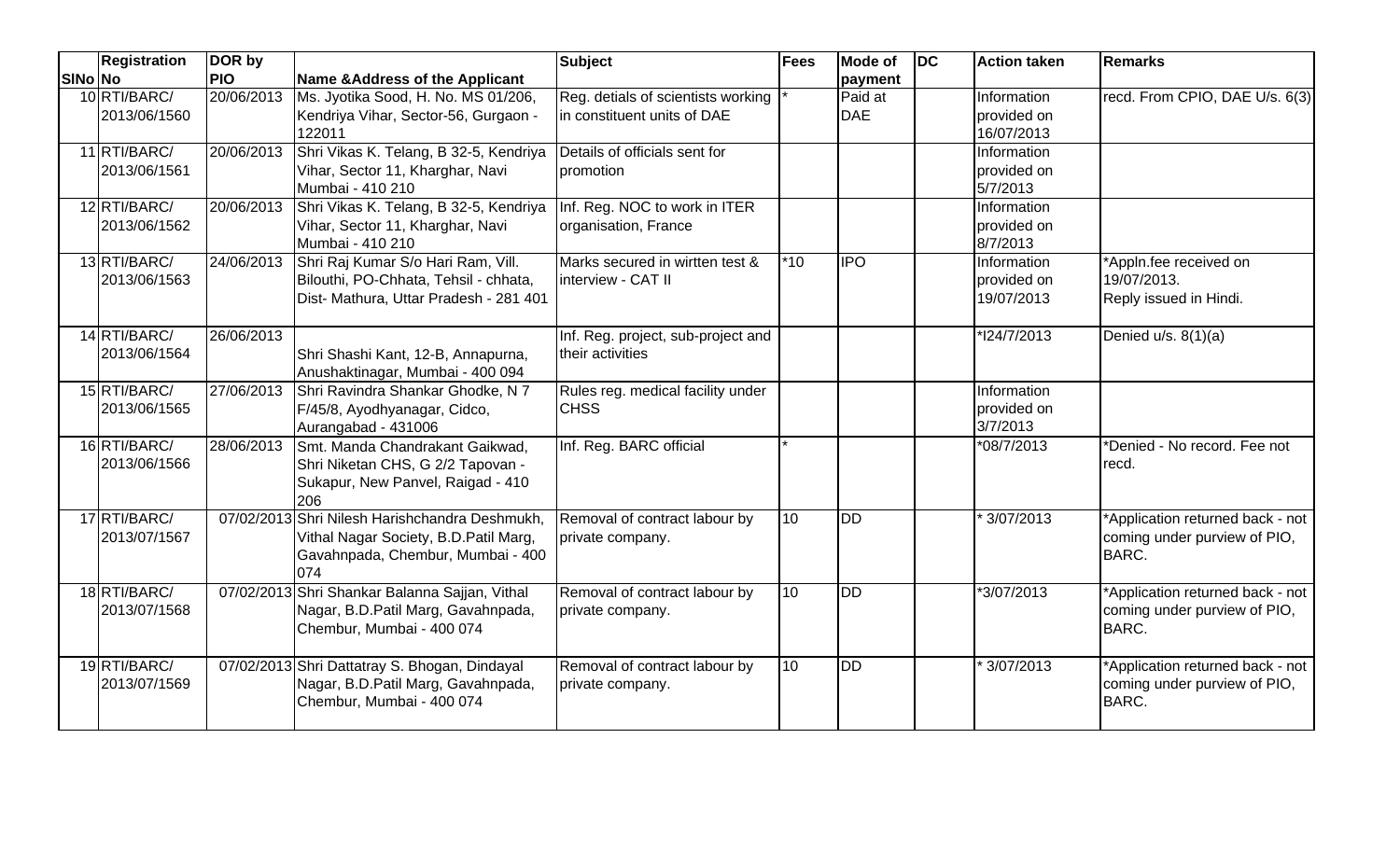|         | <b>Registration</b>          | DOR by     |                                                                                                                                               | <b>Subject</b>                                                | <b>Fees</b>      | <b>Mode of</b>          | <b>DC</b> | <b>Action taken</b>                         | <b>Remarks</b>                                            |
|---------|------------------------------|------------|-----------------------------------------------------------------------------------------------------------------------------------------------|---------------------------------------------------------------|------------------|-------------------------|-----------|---------------------------------------------|-----------------------------------------------------------|
| SINo No |                              | <b>PIO</b> | Name & Address of the Applicant                                                                                                               |                                                               |                  | payment                 |           |                                             |                                                           |
|         | 20 RTI/BARC/<br>2013/07/1570 |            | 07/02/2013 Shri Mayur Prakash Raut, Room No.<br>14, Trimurti Chawl, Saivihar, T.P.Road,<br>Bhandup (W), Mumbai - 400 078                      | List of selected candidates<br>against Advt. No. 1/2011-R-III | 10               | <b>IPO</b>              |           | 30 Information<br>provided on<br>17/07/2013 | DC recd. & documents<br>provided.                         |
|         | 21 RTI/BARC/<br>2013/07/1571 |            | 07/04/2013 Shri S. C. Patro, Sub-officer B1,<br>RRCAT, Qtr. No. B-18/4, PO- CAT,<br>Indore, MP - 452013.                                      | Inf. Reg. Fire service personnel                              | $\overline{10}$  | <b>IPO</b>              |           | Information<br>provided on<br>17/07/2013    |                                                           |
|         | 22 RTI/BARC/<br>2013/07/1572 |            | 07/08/2013 Shri M. Ponnambalam, Radiographer,<br>No. 9/3, Nagalingam Street, Abith<br>Colony, Saidapet, Chennai - 600 015                     | Copies of X-ray dose report                                   | $*10$            | <b>IDD</b>              |           | Information<br>provided on<br>29/07/2013    | Fee recd. On 22/07/2013<br>Pt. No. 3 trans. To PIO, AERB. |
|         | 23 RTI/BARC/<br>2013/07/1573 |            | 07/09/2013 Shri B. A. Soni, 55, Samarpan<br>Bunglows, At&Post: Nandej, Taluke:<br>Daskroi, Dist: Ahmedabad - 382 435                          | Reg. implementation of CAT<br>judgement                       | 10               | <b>IPO</b>              |           | $*09/7/2013$                                | Transferred to PIO, DAE u/s.<br>$6(3)$ .                  |
|         | 24 RTI/BARC/<br>2013/07/1574 |            | 07/09/2013 Mr (Adv) Mahendra N. Sandhyanshiv,<br>B. J. Patel Business Centre, 105,<br>Bharat House Bombay Samachar<br>Marg, Fort, Mumbai - 23 | Inf. Pertaining to tender for<br>outsourcing of manpower      | 10               | <b>IPO</b>              |           | 40 Information<br>provided on<br>19/07/2013 | DC recd. & documents<br>provided.                         |
|         | 25 RTI/BARC/<br>2013/07/1575 |            | 07/09/2013 Shri D. C. Kumawat, T-2-7G, Anukiran<br>Colony, Rawatbhata, Via-Kota,<br>Rajasthan - 323307                                        | Inf related to DQE-SA                                         | 10               | $\overline{IPO}$        |           | Information<br>provided on<br>29/07/2013    |                                                           |
|         | 26 RTI/BARC/<br>2013/07/1576 |            | 07/09/2013 Smt. Santhamma Nair, C/o B#13/04,<br>NAPS Township, PO: NAPP Narora,<br>Dist: Bulandshahar - 203389 (UP)                           | ANMs deployed in BARC<br>Hospital                             |                  | Paid at<br><b>NPCIL</b> |           | Information<br>provided on<br>2/8/2013      | Recd. u/s. 6(3) from CPIO,<br><b>NAPS</b>                 |
|         | 27 RTI/BARC/<br>2013/07/1577 |            | 07/10/2013 Shri Shilshi D.K., 34, Vasant, New<br>Mandala Complex, Anushakti Nagar,<br>Mumbai - 400 094                                        | Inf. Reg. security officers posts                             | 10               | Cash                    |           | *10/7/2013                                  | *Trans. u/s. 6(3) to PIO, DAE                             |
|         | 28 RTI/BARC/<br>2013/07/1578 |            | 07/10/2013 Shri G. Venkateswarlu, H. No. 6-117/2, Promotion norms for year 2009 & 10<br>Teachers Colony, Nagaram,<br>Hyderabad- 500083.       | 2010 for grade SO/D to SO/E                                   |                  | <b>IPO</b>              |           | Information<br>provided on<br>12/7/2013     |                                                           |
|         | 29 RTI/BARC/<br>2013/07/1579 |            | 07/11/2013 Shri Vinay Karanam, Flat No. 401,<br>shree Shiv Sai CHS, Plot No. 50&51,<br>Sector-19, Kharghar, Navi Mumbai -<br>410210           | Inf. Reg. Relief under IT Act etc.                            | 10 <sup>10</sup> | <b>IPO</b>              |           | Information<br>provided on<br>7/8/2013      |                                                           |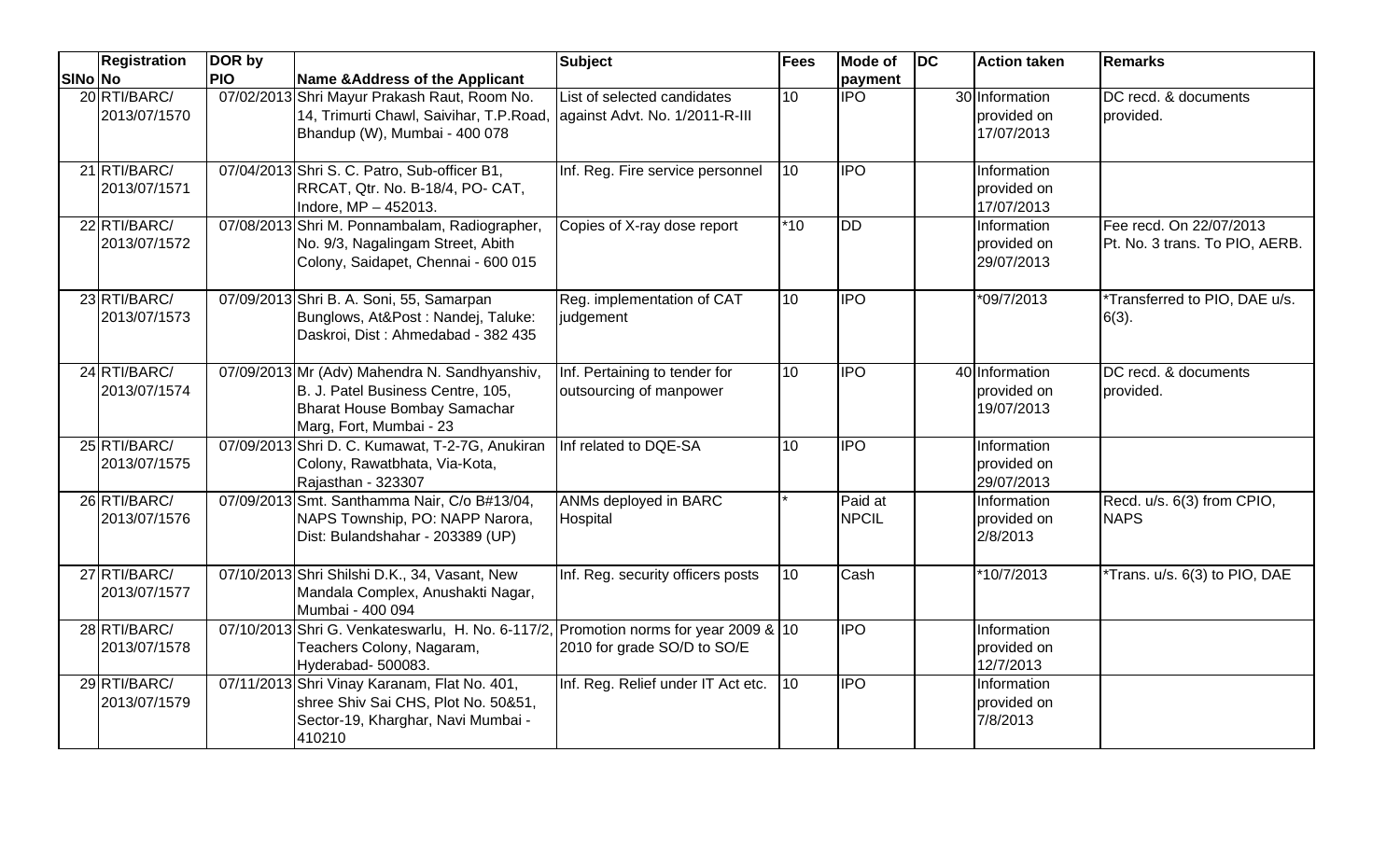|                | <b>Registration</b>          | DOR by     |                                                                                                                                                  | <b>Subject</b>                                                        | <b>Fees</b>     | <b>Mode of</b>        | <b>DC</b> | <b>Action taken</b>                      | Remarks                                                 |
|----------------|------------------------------|------------|--------------------------------------------------------------------------------------------------------------------------------------------------|-----------------------------------------------------------------------|-----------------|-----------------------|-----------|------------------------------------------|---------------------------------------------------------|
| <b>SINo No</b> |                              | <b>PIO</b> | Name & Address of the Applicant                                                                                                                  |                                                                       |                 | payment               |           |                                          |                                                         |
|                | 30 RTI/BARC/<br>2013/07/1580 |            | 07/12/2013 Shri Ravi T V Tidke, Flat No. 203,<br>Shreeji Palace, Natwar Park Society,<br>Opp. Vora Baug Morbi-02, Dist: Rajkot<br>363642, Gujrat | Inf. Reg. recruitment of ASO                                          |                 | Paid at<br><b>DAE</b> |           | Information<br>provided on<br>6/8/2013   |                                                         |
|                | 31 RTI/BARC/<br>2013/07/1581 |            | 07/12/2013 Shri D.G. Juwatkar, CIRUS/RRMD,<br>BARC, Trombay, Mumbai-400085.                                                                      | Copies of investigation reports                                       | 10              | Cash                  |           | *18/7/2013                               | Denied u/s. 8(1)(e)                                     |
|                | 32 RTI/BARC/<br>2013/07/1582 |            | 07/12/2013 Shri Mohd. Sageer, Village-Bhadona,<br>Post-Utras, Dist. Pratapgarh, Uttar<br>Pradesh - 230405                                        | Details of candidate selected for<br><b>Compassionate Appointment</b> | 110             | <b>IPO</b>            |           | Information<br>provided on<br>2/8/2013   | Issued in Hindi.                                        |
|                | 33 RTI/BARC/<br>2013/07/1583 |            | 07/12/2013 Shri Mohd. Sageer, Village-Bhadona,<br>Post-Utras, Dist. Pratapgarh, Uttar<br>Pradesh - 230405                                        | Details of death cases and<br>compassionate appointment               | 10              | <b>IPO</b>            |           | Information<br>provided on<br>7/8/2013   | <b>Issued in Hindi.</b>                                 |
|                | 34 RTI/BARC/<br>2013/07/1584 | 15/07/2013 | Shri Gaurav, C/o Jai Singh Tokas,<br>House No.61, Room No.7, Munirka<br>Village, Near Pratik Market, New Delhi -<br>110067                       | Marks obtained in OCES/DGFS-<br>2013 & Cut off marks                  | 110             | <b>IPO</b>            |           | Information<br>provided on<br>5/8/2013   |                                                         |
|                | 35 RTI/BARC/<br>2013/07/1585 | 16/07/2013 | Shri Arun G. Nair,<br>Blue Bells TC 33/C3479, Srinagar<br>S.R.A 17B, Manikanteswaram P.O<br>Trivandrum, Kerala - 695013                          | Marks obtained in OCES/DGFS-<br>2013 & Cut off marks                  |                 |                       |           | *17/7/2013                               | *Application returned. Unsigned<br>application, No fee. |
|                | 36 RTI/BARC/<br>2013/07/1586 | 16/07/2013 | Ms. Geetha, Thuruvunkal, Karikkadu<br>P.O., Thanneermukom - 688527                                                                               | Reg. medical reimbursement                                            | $\overline{10}$ | <b>IPO</b>            |           | Information<br>provided on<br>8/8/2013   | Notice u/s.11(1) issued.                                |
|                | 37 RTI/BARC/<br>2013/07/1587 | 16/07/2013 | Shri Vikas K. Telang, B 32-5, Kendriya<br>Vihar, Sector 11, Kharghar, Navi<br>Mumbai - 410 210                                                   | Copy of DAE Note.                                                     | 10              | Cash                  |           | Information<br>provided on<br>29/07/2013 |                                                         |
|                | 38 RTI/BARC/<br>2013/07/1588 | 16/07/2013 | Shri Ramkesh Meena, A-2/5, RRCAT<br>Colony, Indore-452013                                                                                        | Inf. Reg. no. of increments for<br><b>CAT-I trainees</b>              | 10              | <b>IPO</b>            |           | Information<br>provided on<br>18/07/2013 |                                                         |
|                | 39 RTI/BARC/<br>2013/07/1589 |            | 16/07/2013 Shri Kumar Gaurav, House No.-322,<br>2nd Floor, C3 Block, Near Ram Mandir, 2013 & Cut off marks<br>Janakpuri, New Delhi - 110058      | Marks obtained in OCES/DGFS-                                          | 110             | <b>IPO</b>            |           | Information<br>provided on<br>2/8/2013   |                                                         |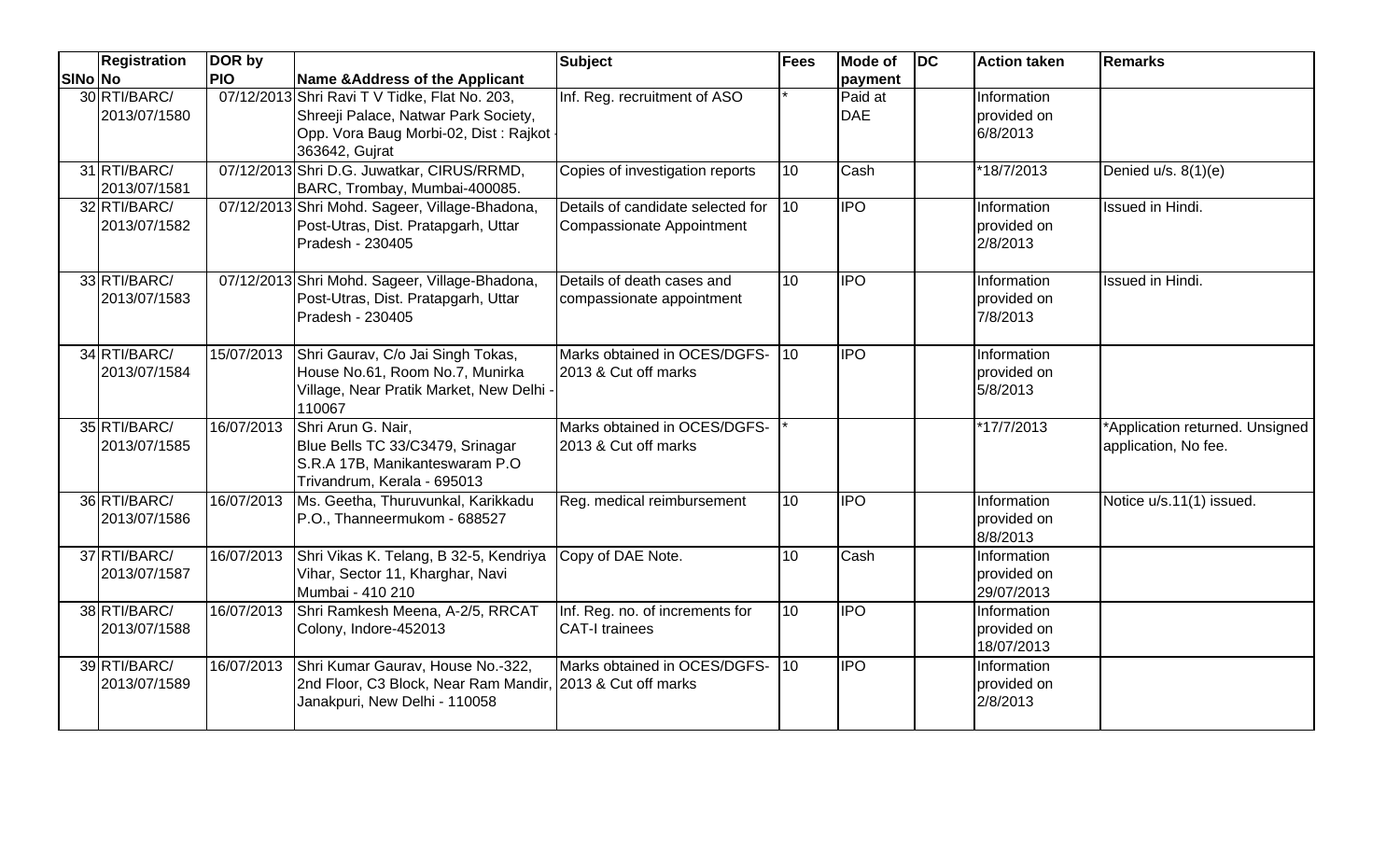|                | Registration                 | DOR by     |                                                                                                                                                 | <b>Subject</b>                                                                           | <b>Fees</b> | <b>Mode of</b>        | <b>DC</b> | <b>Action taken</b>                         | <b>Remarks</b>                                                                                             |
|----------------|------------------------------|------------|-------------------------------------------------------------------------------------------------------------------------------------------------|------------------------------------------------------------------------------------------|-------------|-----------------------|-----------|---------------------------------------------|------------------------------------------------------------------------------------------------------------|
| <b>SINo No</b> |                              | <b>PIO</b> | Name & Address of the Applicant                                                                                                                 |                                                                                          |             | payment               |           |                                             |                                                                                                            |
|                | 40 RTI/BARC/<br>2013/07/1590 | 17/07/2013 | Shri Alok Kumar Roy, Bldg. A/2 Flat<br>No. 06 (1st Floor), M A Road (Opp<br>Raoli Camp Gurudwara), Sion<br>Koliwada, Sion (E), Mumbai - 400 037 | Inf. Reg. Indian Research and<br><b>Power Generation</b>                                 | 10          | <b>IPO</b>            |           | Information<br>provided on<br>14/08/2013    | Pt. No. (i) to $(v)$ , $(vii)$ & $(viii)$<br>transferred to PIO, NPCIL &<br>PIO, DAE on 18/07/13.          |
|                | 41 RTI/BARC/<br>2013/07/1591 | 17/07/2013 | Shri Bijendra Kumar Lodhi, Advocate,<br>Ch. No. 108, Collectorate Bulandshahr, for Compassionate Appointment<br>UP-203001                       | Basis for selection of candidate                                                         | $*10$       | <b>IPO</b>            |           | Information<br>provided on<br>20/08/2013    | *Fee recd. On 05/08/2013.<br>Reply issued in Hindi.                                                        |
|                | 42 RTI/BARC/<br>2013/07/1592 |            | 18/07/2013 Shri Varun Mishra, C/o D. P. Mishra,<br>905, Sanjay Marg, Gandhi Nagar,<br>Muzaffar Nagar, Uttar Pradesh -<br>251001                 | Marks obtained in OCES/DGFS-<br>2013 & Cut off marks                                     | 110         | <b>IPO</b>            |           | Information<br>provided on<br>5/8/2013      | Recd. From Senior Supdt. Of<br>Post Offices, Muzaffar Nagar<br><b>Division</b>                             |
|                | 43 RTI/BARC/<br>2013/07/1593 | 19/07/2013 | Shri Khan Ahmed Ali, Darul-Amaan,<br>D/Sector, A-1/Lane, Room No - 12 &<br>13. Cheeta Camp, Trombay, Mumbai -<br>400 088.                       | Inf. Reg. the Deed of Exchange<br>and Deed of confirmation signed<br>between DAE and BMC | 10          | <b>IPO</b>            |           | *19/7/2013                                  | Trans. to PIO, DCS&EM<br>$u/s.6(3)$ .                                                                      |
|                | 44 RTI/BARC/<br>2013/07/1594 | 22/07/2013 | Smt. Hinchalu Devi wd/o Late B.S.<br>Chain Singh, No. 2431149 VPO:<br>Bharwana, Teh. Palampur Distt.<br>Kangra, HP-Pin-176103                   | Reg. Family Pension                                                                      | 10          | <b>IPO</b>            |           | *16/8/2013                                  | *Denied - Record not available                                                                             |
|                | 45 RTI/BARC/<br>2013/07/1595 |            | 22/07/2013 Shri A. M. Baskaran, SA/F, Emp. No.<br>14084, PRPD, BARCF, Kalpakkam,<br>603102                                                      | Copies of service book, option<br>form etc                                               | 10          | $\overline{IPO}$      |           | *31/7/2013                                  | $\sqrt{\ln 1}$ Info. denied against 8(1)(j)<br>Trans. u/s. 6(3) to PIO, RMP &<br>PIO, BARC(T) on 26/7/2013 |
|                | 46 RTI/BARC/<br>2013/07/1596 | 22/07/2013 | Shri Atul Malik, B1-504, Akashnidhi<br>Apt, Times of India Road, Satelite,<br>Ahmedabad, PIN-380051.                                            | Details of Scientists recruited<br>through OCEP & in service.                            |             | Paid at<br><b>DAE</b> |           | Information<br>provided on<br>29/07/2013    | Recd. u/s6(3) from PIO, DAE                                                                                |
|                | 47 RTI/BARC/<br>2013/07/1597 | 22/7/2013  | Shri S. C. Patro, Qtr. No. B-18/4,<br>RRCAT Colony, PO- CAT, Indore, MP<br>- 452013.                                                            | Inf. Reg. Fire service personnel                                                         |             | Paid at<br>AERB.      |           | Information<br>provided on<br>13/08/2013    | Recd. u/s6(3) from PIO, DAE                                                                                |
|                | 48 RTI/BARC/<br>2013/07/1598 |            | 22/07/2013 Shri S. C. Patro, Qtr. No. B-18/4,<br>RRCAT Colony, PO- CAT, Indore, MP<br>$-452013.$                                                | Inf. Reg. uniform issued to Fire<br>service personnel                                    | 10          | <b>IPO</b>            |           | 24 Information<br>provided on<br>20/08/2013 | DC recd. & documents<br>provided.                                                                          |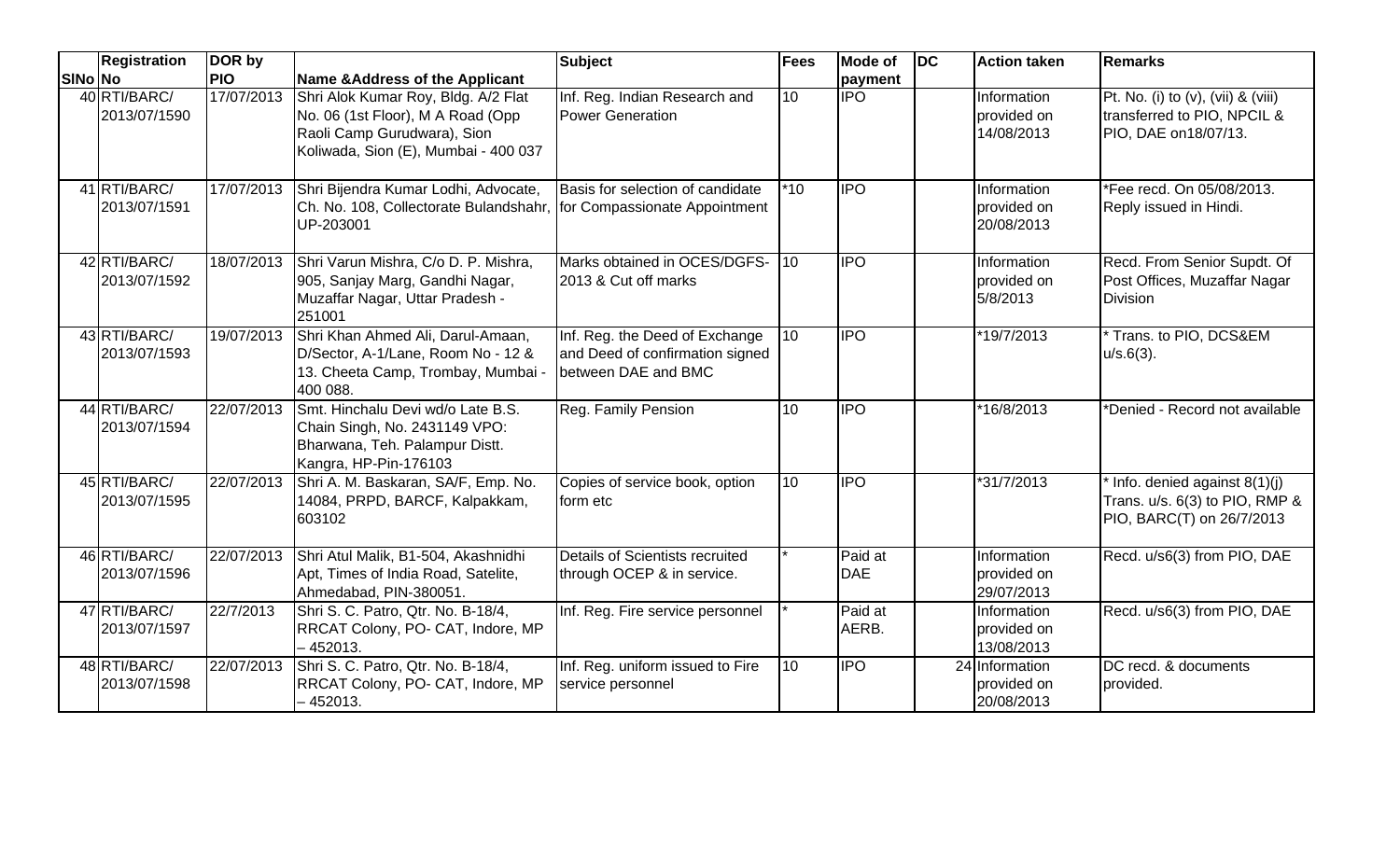|         | <b>Registration</b>          | DOR by     |                                                                                                                                                                                                                                 | <b>Subject</b>                                                                            | <b>Fees</b> | <b>Mode of</b>        | $\overline{D}$ | <b>Action taken</b>                      | <b>Remarks</b>                                                                                   |
|---------|------------------------------|------------|---------------------------------------------------------------------------------------------------------------------------------------------------------------------------------------------------------------------------------|-------------------------------------------------------------------------------------------|-------------|-----------------------|----------------|------------------------------------------|--------------------------------------------------------------------------------------------------|
| SINo No |                              | <b>PIO</b> | Name & Address of the Applicant                                                                                                                                                                                                 |                                                                                           |             | payment               |                |                                          |                                                                                                  |
|         | 49 RTI/BARC/<br>2013/07/1599 | 22/7/2013  | Shri Shahid Ansari (Principal<br>Correspondent News Express), 21 sr,<br>Alexzendra Terris 5th Floor, Hotel<br>Heritage Compund, Byculla, Mumbai -<br>400 027                                                                    | Appeal under RTI                                                                          |             |                       |                | *Disposed of on<br>02/08/2013            | *Appln.under RTI not received.<br>Direct First appeal recd &<br>disposed of.<br>Issued in hindi. |
|         | 50 RTI/BARC/<br>2013/07/1600 | 24/07/2013 | Shri Sanjay Gajanan Bhagat, ED&CD,<br>WIP Service Building, 3rd Floor, BARC, norms for CAT-I (Trainee) in<br>Trombay, Mumbai - 400 085                                                                                          | Information regarding educational 10<br><b>Chemistry Discipline</b>                       |             | <b>IPO</b>            |                | 13/8/2013                                | *Application withdrawn by the<br>applicant.<br>File closed.                                      |
|         | 51 RTI/BARC/<br>2013/07/1601 | 24/07/2013 | Shri Atul Malik, B1-504, Akashnidhi<br>Apt, Times of India Road, Satelite,<br>Ahmedabad, PIN-380051.                                                                                                                            | CR report from Sept. 2002 to<br>August 2005.                                              |             | Paid at<br><b>DAE</b> |                | Information<br>provided on<br>29/07/2013 | Recd. u/s6(3) from PIO, DAE                                                                      |
|         | 52 RTI/BARC/<br>2013/07/1602 | 24/07/2013 | Shri Yogesh Kumar Jaiswal, III 185,<br>ATPS Colony, Anpara, Sonbhadra -<br>231225                                                                                                                                               | List of candidats who called for<br>interview with marks selected for<br><b>OCES 2013</b> |             | Paid at<br><b>DAE</b> |                | Information<br>provided on<br>21/08/2013 | Recd. u/s6(3) from PIO, DAE                                                                      |
|         | 53 RTI/BARC/<br>2013/07/1603 | 29/07/2013 | Shri Ram Kunwar Singh, Flat No. 23,<br>HWP Housing Colony, Chhani Jakat<br>Naka, PO: Nizampura, Baroda -<br>390024                                                                                                              | Copy of orders of MACP                                                                    |             | Paid at<br><b>DAE</b> |                | Information<br>provided on<br>31/07/2013 | Recd. u/s6(3) from PIO, DAE                                                                      |
|         | 54 RTI/BARC/<br>2013/07/1604 | 29/07/2013 | Ms. Truptee Shah, Centre for<br>Development of Advanced Computing,<br>Gulmohar Cross Road No. 9, Juhu,<br>Mumbai - 400 049                                                                                                      | Details of Administrative staff<br>admitted to CPF                                        |             | Paid at<br><b>DAE</b> |                | Information<br>provided on<br>31/07/2013 | Recd. u/s6(3) from PIO, DAE                                                                      |
|         | 55 RTI/BARC/<br>2013/07/1605 | 29/07/2013 | Shri S. C. Patro, Qtr. No. B-18/4,<br>RRCAT Colony, PO- CAT, Indore, MP<br>452013.                                                                                                                                              | Orders regarding Uniform, hair<br>cutting etc. by FSS                                     |             | Paid at<br><b>DAE</b> |                | Information<br>provided on<br>7/8/2013   | Recd. u/s6(3) from PIO, DAE                                                                      |
|         | 56 RTI/BARC/<br>2013/07/1606 |            | 30/07/2013 Shri D.G. Juwatkar, CIRUS/RRMD,<br>BARC, Trombay, Mumbai-400085.                                                                                                                                                     | Copies of documents regarding<br>harassment to Department                                 | 10          | Cash                  |                | Information<br>provided on<br>21/08/2013 |                                                                                                  |
|         | 57 RTI/BARC/<br>2013/07/1607 | 31/07/213  | Shri Ravindra Shankar Ghodke, N 7<br>F/45/8, Ayodhyanagar, Cidco,<br>Aurangabad - 431006                                                                                                                                        | Information reg. BARC employee 10                                                         |             | <b>IPO</b>            |                | Information<br>provided on<br>2/8/2013   |                                                                                                  |
|         | 58 RTI/BARC/<br>2013/07/1608 |            | 31/07/2013 Shri Yogendra Rai, S/o Kamala Prasad Information reg. BARC employee 10<br>Rai, Flat No.306, A Wing,<br>Maneebhadrra Tower, R G Patil Road<br>off, New Golden nest Road, Bhyander<br>East, 401 105, Thane Maharashtra |                                                                                           |             | <b>IPO</b>            |                | *01/8/2013                               | *Trans. To PIO, DCS&EM and<br>PIO, NPCIL.                                                        |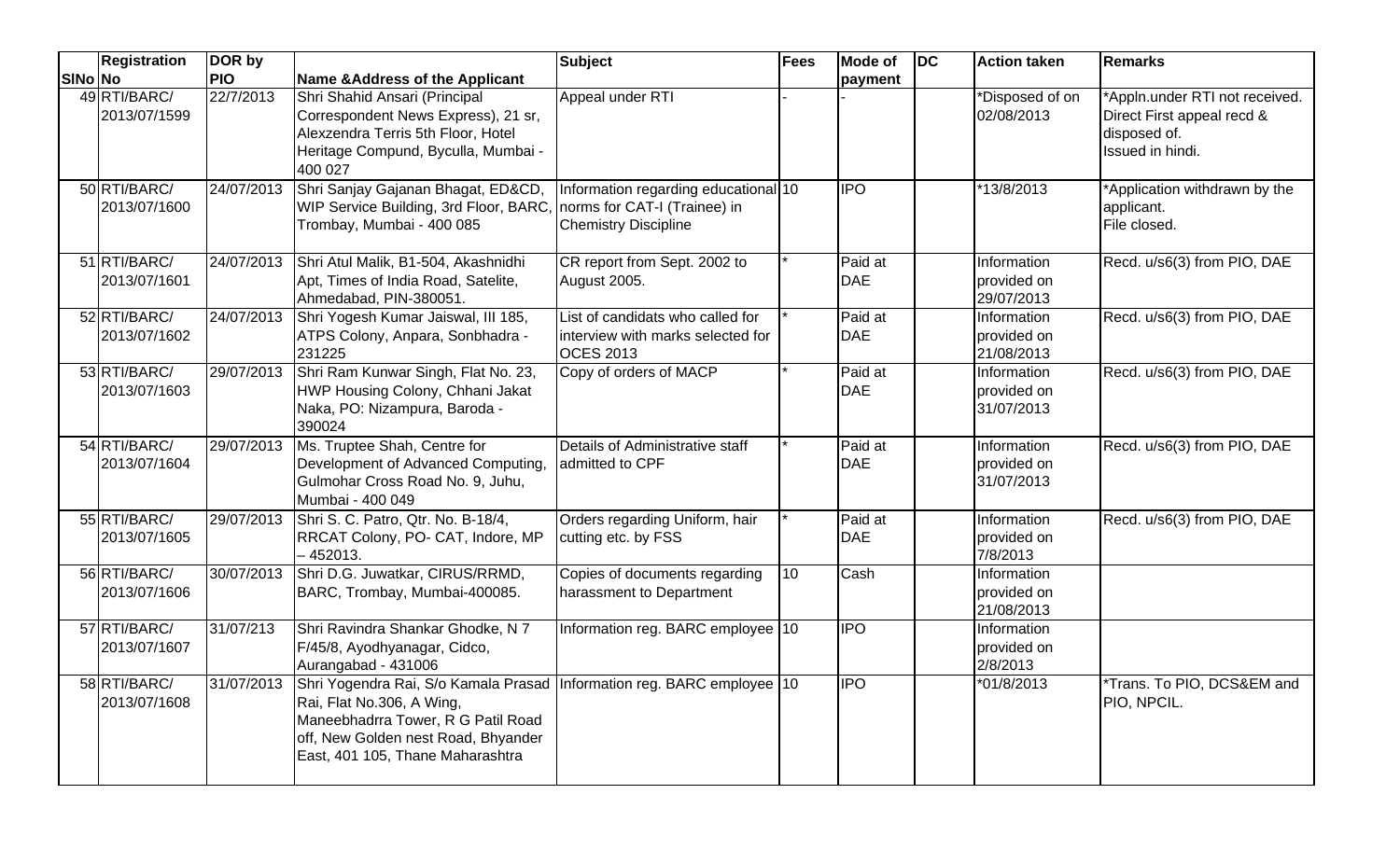|         | <b>Registration</b>          | DOR by     |                                                                                                                                                              | <b>Subject</b>                                                   | <b>Fees</b>      | <b>Mode of</b>        | $\overline{D}$ | <b>Action taken</b>                         | Remarks                                                 |
|---------|------------------------------|------------|--------------------------------------------------------------------------------------------------------------------------------------------------------------|------------------------------------------------------------------|------------------|-----------------------|----------------|---------------------------------------------|---------------------------------------------------------|
| SINo No |                              | <b>PIO</b> | Name & Address of the Applicant                                                                                                                              |                                                                  |                  | payment               |                |                                             |                                                         |
|         | 59 RTI/BARC/<br>2013/07/1609 | 31/07/2013 | Shri Nitin Garg,<br>S/oJugmandar Das Garg, 134,<br>Kayasthwara, Dalmandi, Muzaffarnagar<br>251002 (UP)                                                       | Marks obtained in OCES/DGFS-<br>2013 & Cut off marks             | 110              | <b>IPO</b>            |                | Information<br>provided on<br>20/08/2013    |                                                         |
|         | 60 RTI/BARC/<br>2013/08/1610 |            | 08/02/2013 Dr. Pratibha Arvindkumar Bind, C/o<br>Keshavrao D. Pajai, Budhawari Peth,<br>Near R.S.S.Ground, Umred, Dist.<br>Nagpur - 441203                   | Salary details of BARC official                                  | 10               | <b>IPO</b>            |                | Information<br>provided on<br>13/08/2013    | Issued in Hindi.                                        |
|         | 61 RTI/BARC/<br>2013/08/1611 |            | 08/02/2013 Dr. Pratibha Arvindkumar Bind, C/o<br>Keshavrao D. Pajai, Budhawari Peth,<br>Near R.S.S.Ground, Umred, Dist.<br>Nagpur - 441203                   | Details PhD abroad of BARC<br>official                           | 10               | <b>IPO</b>            |                | *06/08/13                                   | *Denied u/s. 8(1)(j)                                    |
|         | 62 RTI/BARC/<br>2013/08/1612 |            | 08/05/2013 Shri Rajeev, S/o Gulab Singhgarg, 178<br>Pushp Vihar, New Colony, Modipuram,<br>Meerut (UP) - 250110                                              | Marks obtained in OCES/DGFS-<br>2011 & Cut off marks             | 10 <sup>10</sup> | <b>IPO</b>            |                | Information<br>provided on<br>22/08/2013    |                                                         |
|         | 63 RTI/BARC/<br>2013/08/1613 |            | 08/05/2013 Shri S. C. Patro, Qtr. No. B-18/4,<br>RRCAT Colony, PO- CAT, Indore, MP<br>452013.                                                                | Copies of orders, ciruclars reg.<br>grade promotion & C/off etc. | 10               | $\overline{IPO}$      |                | Information<br>provided on<br>26/08/2013    |                                                         |
|         | 64 RTI/BARC/<br>2013/08/1614 |            | 08/05/2013 Shri Priyank Shrivastava, G-17/28<br>South T.T. Nagar Bhopal (M.P.)<br>462003                                                                     | Marks obtained in OCES/DGFS-<br>2013 & Cut off marks             | $\vert$ 10       | <b>IPO</b>            |                | Information<br>provided on<br>22/08/2013    |                                                         |
|         | 65 RTI/BARC/<br>2013/08/1615 |            | 08/05/2013 Shri Sankaranarayanan Adhivarahan, B-Info. Reg. Career progression in<br>18, Manobhal CHS, Savarkar Nagar,<br>Near Aaimata Mandir, Thane-400 606. | <b>BARC</b>                                                      | $\vert$ 10       | <b>IPO</b>            |                | *13/8/2013                                  | Denied- u/s 2(f)                                        |
|         | 66 RTI/BARC/<br>2013/08/1616 |            | 08/06/2013 Shri Sanjay Likhar, 167, Kalani Nagar,<br>Main Road, Indore-452005, MP                                                                            | Copies of reservation roaster for<br>the post of steno-II in AMD | 110              | $\overline{IPO}$      |                | *07/8/2013                                  | Trans. u/s6(3) to CPIO, AMDER                           |
|         | 67 RTI/BARC/<br>2013/08/1617 |            | 08/07/2013 Shri Nirdosh Kumar Verma S/o Shri<br>Sureshchandra Verma, Kadri Gate<br>Junction, Near Krishna Amul Parlour,<br>Farukhabad - 209625               | Inf. reg. Radiation Instrument at<br>Nandadevi, Uttarakhand      |                  | Paid at<br><b>DAE</b> |                | Information<br>provided on<br>22/08/2013    | Recd. u/s 6(3) from CPIO, DAE<br><b>Issued in Hindi</b> |
|         | 68 RTI/BARC/<br>2013/08/1618 |            | 08/07/2013 Shri P. M. Nayar, A-1-601, Seawood<br>Heritage, Sector-4, Kharghar, Navi<br>Mumbai - 410 210                                                      | Work Allocation to HPD                                           | 10               | <b>IPO</b>            |                | 10 Information<br>provided on<br>16/08/2013 | DC recd. & documents<br>provided.                       |
|         | 69 RTI/BARC/<br>2013/08/1619 |            | 08/08/2013 Ms. Sushma Alaguvadivel, 101,<br>Purunima, ATS(E), Anupuram - 603<br>127.                                                                         | Copy of correspondnce available<br>in Director's Office          |                  | Paid at<br>DAE        |                | *27/8/2013                                  | Recd. u/s 6(3) from CPIO, DAE<br>Denied $u/s. 8(1)(j)$  |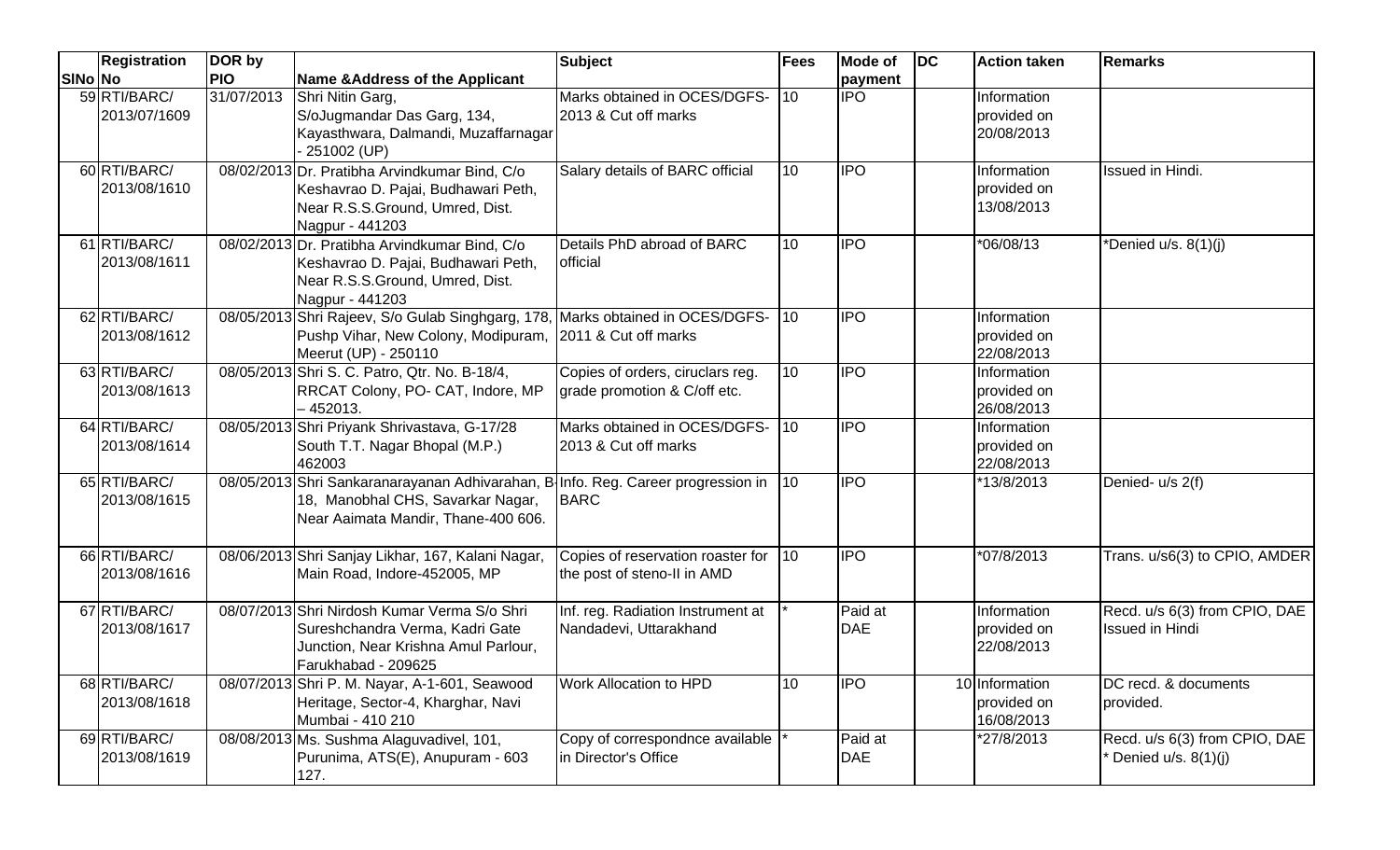|         | <b>Registration</b>          | DOR by     |                                                                                                                                                        | <b>Subject</b>                                                             | Fees         | <b>Mode of</b>        | $\overline{D}$ | <b>Action taken</b>                      | Remarks                       |
|---------|------------------------------|------------|--------------------------------------------------------------------------------------------------------------------------------------------------------|----------------------------------------------------------------------------|--------------|-----------------------|----------------|------------------------------------------|-------------------------------|
| SINo No |                              | <b>PIO</b> | Name & Address of the Applicant                                                                                                                        |                                                                            |              | payment               |                |                                          |                               |
|         | 70 RTI/BARC/<br>2013/08/1620 |            | 08/08/2013 Shri Sekar L., 14, Middle Street,<br>Melakari, Thatchanallur Post,<br>Tirunelveli Distt. Tamilnadu-627 358.                                 | Guidelines/norms for training to<br>NFSC, Nagpur.                          |              | Paid at<br><b>DAE</b> |                | Information<br>provided on<br>21/08/2013 | Recd. u/s 6(3) from CPIO, DAE |
|         | 71 RTI/BARC/<br>2013/08/1621 |            | 08/12/2013 Ms. Sonal Lucy, M.E. Aerospace Engg.<br>Deptt., 550, NGH, Indian Institute of<br>Science, Bangalore-560012                                  | Information regarding BARC<br>employee.                                    | 10           | <b>I</b> IPO          |                | Information<br>provided on<br>26/8/2013  | *Information partly provided. |
|         | 72 RTI/BARC/<br>2013/08/1622 |            | 08/12/2013 Shri Rajneesh Soni, 40-A, Radha<br>Nagar Colony, Near Neelkanth Colony,<br>in front of Hanuman Temple, Indore-<br>542 006.                  | Details of candidates appeared<br>for OCES/DGFS-2013 & Cut off<br>marks    | 10           | <b>I</b> IPO          |                | Information<br>provided on<br>10/9/2013  |                               |
|         | 73 RTI/BARC/<br>2013/08/1623 | 13/08/2013 | Shri M.K. Suresh, Maniyantharayil<br>House, Panangad P.O., Ernakulam<br>Distt., Kerala-682 506.                                                        | Information regarding recruitment 10<br>for the post of Nurse/A.           |              | <b>IPO</b>            |                | Information<br>provided on<br>10/9/2013  |                               |
|         | 74 RTI/BARC/<br>2013/08/1624 |            | 13/08/2013 Shri Shaji M. N., Kanthakkal House,<br>Njarallur, Kizhakkambalam. P.O.,<br>Ernakulam (District), Kerala, Pin-683<br>562                     | Reg. selection and filling up the<br>Post: Nurse/A                         | $ 10\rangle$ | <b>IPO</b>            |                | Information<br>provided on<br>10/9/2013  |                               |
|         | 75 RTI/BARC/<br>2013/08/1625 | 13/08/2013 | Smt. Sonali Dinkar Gholap, 51<br>Savitribai Phule Nagar, Municipal<br>Kamgar Vasahat, Near Pratikshanagar<br>Depo, Sion, Mumbai - 22                   | Reg. recruitment under PWD<br>category for the post of Attendant<br>'A'    | $*10$        | <b>DD</b>             |                | Information<br>provided on<br>5/9/2013   | *Fee recd. On 29/08/2013      |
|         | 76 RTI/BARC/<br>2013/08/1626 | 14/08/2013 | Shri Sanjiban De, SO/F, ROD, Dhruva,<br><b>BARC</b>                                                                                                    | <b>Details of Scientific Officers</b><br>recruited in RRDPD                | 10           | Cash                  |                | Information<br>provided on<br>2/9/2013   |                               |
|         | 77 RTI/BARC/<br>2013/08/1627 | 14/08/2013 | Shri Shashank Ramdas Tale, Near<br>Yugandhar Chauk, Near OM Sai<br>Dresses, Renuka Nagar, Dabki Road,<br>Old City, Akola, Tq & Dist Akola - 444<br>002 | Copy of Morphological Character 10<br>of Crop of Tur, Soyabean and<br>rice |              | <b>IPO</b>            |                | Information<br>provided on<br>5/9/2013   |                               |
|         | 78 RTI/BARC/<br>2013/08/1628 | 19/08/2013 | Shri Rajendra P. Madgaonkar,<br>TMS/BARC, Trombay, Mumbai - 400<br>085                                                                                 | Name & Designation of the<br>authorities who permitted to<br>leave office  | 10           | Cash                  |                | *2/9/2013                                | Denied u/s 8(1)(j)            |
|         | 79 RTI/BARC/<br>2013/08/1629 |            | 19/08/2013 Shri Rajendra P. Madgaonkar,<br>TMS/BARC, Trombay, Mumbai - 400<br>085                                                                      | Copy of the caste certificate of<br><b>BARC</b> official                   | 10           | Cash                  |                | *2/9/2013                                | *Denied u/s. 2(h)             |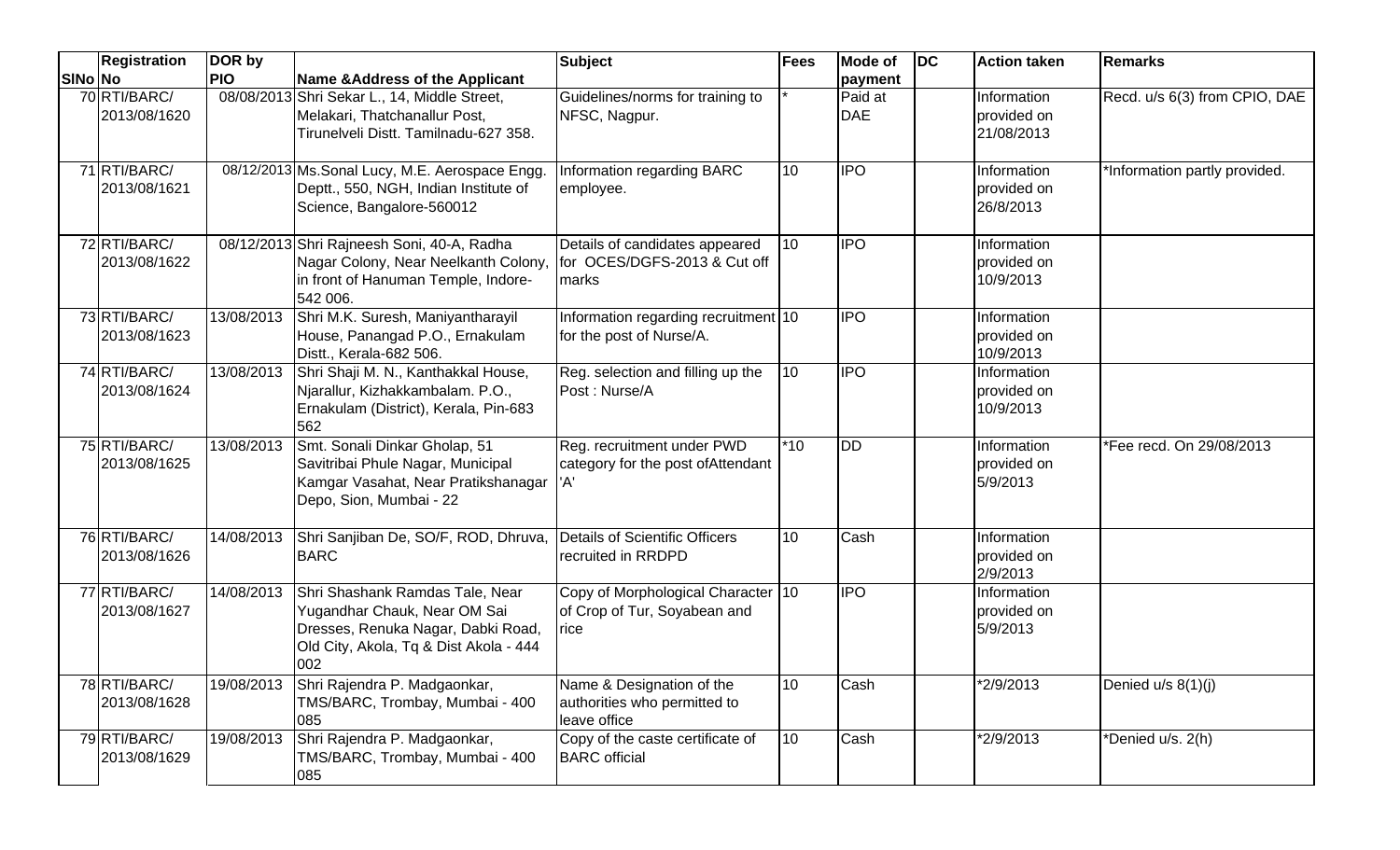|         | <b>Registration</b>          | DOR by     |                                                                                                                                                                                                                             | <b>Subject</b>                                                               | <b>Fees</b> | <b>Mode of</b>          | $\overline{DC}$ | Action taken                                   | <b>Remarks</b>                            |
|---------|------------------------------|------------|-----------------------------------------------------------------------------------------------------------------------------------------------------------------------------------------------------------------------------|------------------------------------------------------------------------------|-------------|-------------------------|-----------------|------------------------------------------------|-------------------------------------------|
| SINo No |                              | <b>PIO</b> | <b>Name &amp;Address of the Applicant</b>                                                                                                                                                                                   |                                                                              |             | payment                 |                 |                                                |                                           |
|         | 80 RTI/BARC/<br>2013/08/1630 | 20/08/2013 | Shri Murari Lal, Type-II-25A, Anukiran<br>Colony, PO Bhabha Nagar,<br>Rawatbhata (Via) Kota, Rajasthan -<br>323307                                                                                                          | Status of candidate in DQE                                                   | 10          | <b>IPO</b>              |                 | Information<br>provided on<br>16/09/2013       |                                           |
|         | 81 RTI/BARC/<br>2013/08/1631 | 20/08/2013 | Shri P. S. Sankhla, T-3/43-D,<br>Anupratap Colony, Rawatbhata, Via-<br>Kota (Rajasthan) - 323307                                                                                                                            | Question papers & Answer keys<br>of DQE                                      |             | Paid at<br><b>NPCIL</b> |                 | 106 Information<br>provided on<br>17/09/2013   | Recd. U/s 6(3) from CPIO,<br><b>NPCIL</b> |
|         | 82 RTI/BARC/<br>2013/08/1632 | 20/08/2013 | Shri V. M. Sailraj, Madhavam, Near<br>Railway Hospital, Kallekulangara, PO<br>Palakkad (District), Kerala, Pin - 678<br>009                                                                                                 | Reg. selection and filling up the<br>Post: Nurse/A                           | 10          | <b>IPO</b>              |                 | Information<br>provided on<br>10/9/2013        |                                           |
|         | 83 RTI/BARC/<br>2013/08/1633 | 20/08/2013 | Shri Sanjay Likhar, 167, Kalani Nagar,<br>Main Road, Indore-452 005, MP                                                                                                                                                     | Copies of reservation roaster for<br>the post of steno-II in BARC,<br>Mumbai | $\vert$ 10  | $\overline{1}$          |                 | 20 Information<br>provided on<br>10/9/2013     | DC recd. And documents<br>provided.       |
|         | 84 RTI/BARC/<br>2013/08/1634 | 21/08/2013 | Shri Danny K. M., Radiometallurgy<br>Division, BARC, Trombay, Mumbai - 400<br>085                                                                                                                                           | Reg. KSKRA-24 Biosciences<br>against advt. No. 01/2012                       |             | 10 Cash                 |                 | <b>Information</b><br>provided on<br>11/9/2013 |                                           |
|         | 85 RTI/BARC/<br>2013/08/1635 | 22/08/2013 | Shri Rajdeep, SO/F, R. No. 1-106-S,<br>Mod Labs, BARC, Trombay, Mumbai -<br>400 085                                                                                                                                         | Copies of APAR                                                               | 10          | Cash                    |                 | 140 Information<br>provided on<br>5/9/2013     | DC recd. And documents<br>provided.       |
|         | 86 RTI/BARC/<br>2013/08/1636 | 26/8/2013  | Shri D.G. Juwatkar, CIRUS/RRMD,<br>BARC, Trombay, Mumbai-400085.                                                                                                                                                            | Copy of letter to BARCECCSL<br>regarding rent & electricity                  | 10          | Cash                    |                 | Information<br>provided on<br>29/08/2013       |                                           |
|         | 87 RTI/BARC/<br>2013/08/1637 | 26/08/2013 | Shri Rajneesh Soni, 40-A, Radha<br>Nagar Colony, Near Neelkanth Colony,<br>in front of Hanuman Temple, Indore-<br>542 006.                                                                                                  | Details of candidates appeared<br>for OCES/DGFS-2013 & cut-of<br>marks       | 10          | $\overline{IPO}$        |                 | Information<br>provided on<br>20/09/2013       |                                           |
|         | 88 RTI/BARC/<br>2013/08/1638 | 28/08/2013 | Shri Md.Sanowar Imam, C/o. Ravindar<br>Singh, Room No.1, B-58 Katwaria<br>Saria, New Delhi-110016.                                                                                                                          | Details of candidates appeared<br>for OCES/DGFS-2013 &<br>individual marks   | 10          | $\overline{IPO}$        |                 | Information<br>provided on<br>11/9/2013        |                                           |
|         | 89 RTI/BARC/<br>2013/08/1639 | 28/08/2013 | Shri Amar Y. Panhalkar, Spl. Recovery & Bank account details of BARC<br>Sales Officer, Co-op.Soc., Yogeshwar<br>Co-op.Cr.Soc.Ltd., Yogeshwar Bhavan,<br>Vinayak CHS, Singh Estate Rd.No.2,<br>Kandivali(E), Mumbai-400 101. | employee.                                                                    | 10          | $\overline{1}$          |                 | Information<br>provided on<br>2/9/2013         |                                           |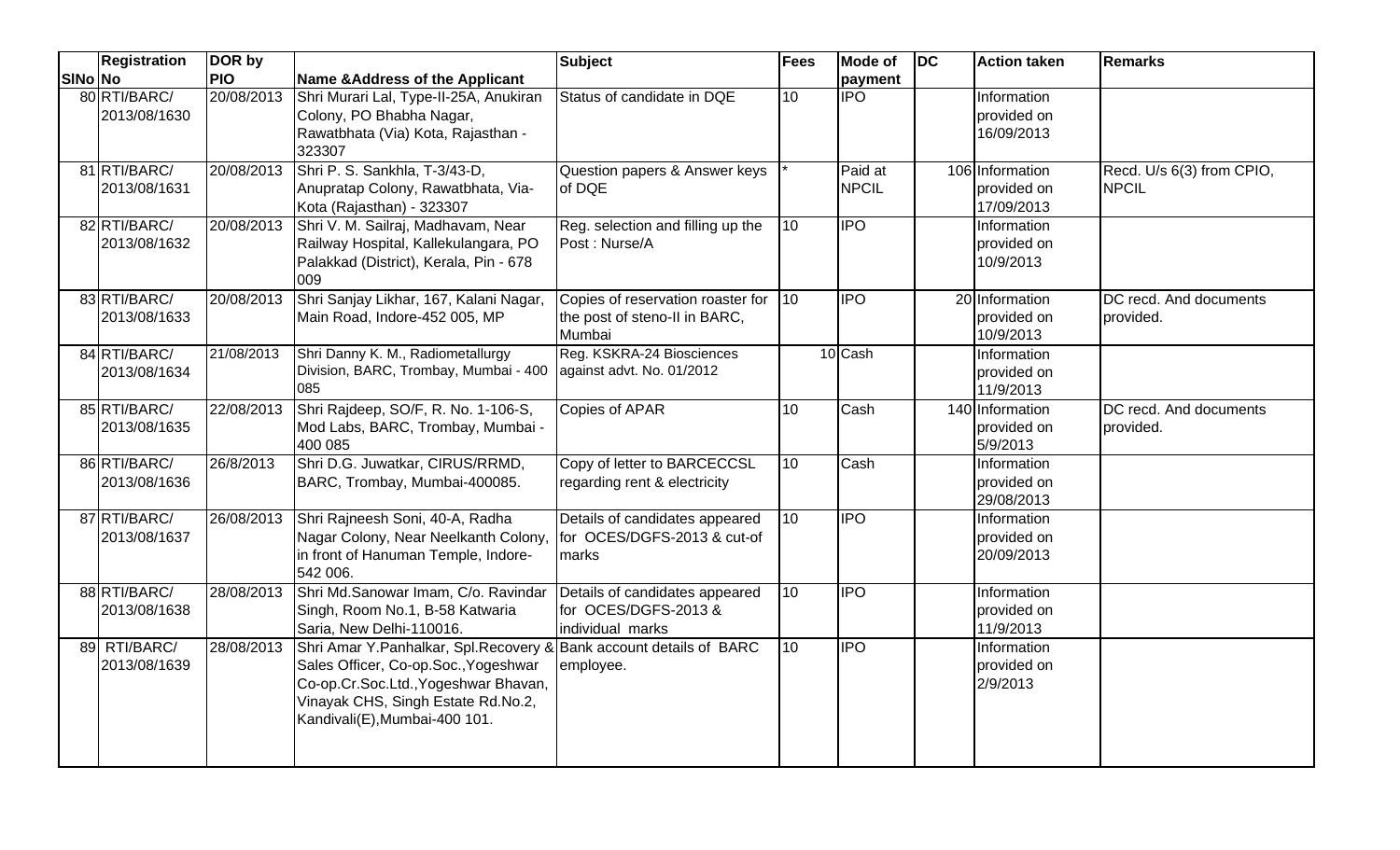|         | <b>Registration</b>          | DOR by     |                                                                                                                                   | <b>Subject</b>                                                                                                                                              | <b>Fees</b>     | <b>Mode of</b>        | $\overline{D}$ | <b>Action taken</b>                      | <b>Remarks</b>                                                        |
|---------|------------------------------|------------|-----------------------------------------------------------------------------------------------------------------------------------|-------------------------------------------------------------------------------------------------------------------------------------------------------------|-----------------|-----------------------|----------------|------------------------------------------|-----------------------------------------------------------------------|
| SINo No |                              | <b>PIO</b> | Name & Address of the Applicant                                                                                                   |                                                                                                                                                             |                 | payment               |                |                                          |                                                                       |
|         | 90 RTI/BARC/<br>2013/08/1640 | 29/08/2013 | Shri Rakesh K. Prasad, H-12, H.W.P.<br>Colony, P.O. Rawatbhata, Via-Kota,<br>Rajasthan-323307.                                    | DQE conducted by TC/TSC                                                                                                                                     |                 | Online<br>payment     |                | Information<br>provided on<br>11/9/2013  | <b>Online Application,</b><br>Rec.u/s6(3) from US(R&D-<br>I)/PIO, DAE |
|         | 91 RTI/BARC/<br>2013/08/1641 | 29/08/2013 | Shri S. C. Patro, Sub-officer B1,<br>RRCAT, Qtr. No. B-18/4, PO- CAT,<br>Indore, MP - 452013.                                     | Reg. leave/CL to Fire Service<br>Staff                                                                                                                      | 10              | <b>IPO</b>            |                | Information<br>provided on<br>19/9/2013  |                                                                       |
|         | 92 RTI/BARC/<br>2013/09/1642 | 09/02/2013 | Shri Jagdish, 1204, Raj Residency, Plot List of Universities accepted for<br>No. 26, Sector-19, Kharghar, Navi<br>Mumbai - 410210 | various posts                                                                                                                                               |                 | Paid at<br><b>DAE</b> |                | Information<br>provided on<br>11/9/2013  | Rec.u/s6(3) from US(R&D-<br>I)/PIO, DAE                               |
|         | 93 RTI/BARC/<br>2013/09/1643 | 09/02/2013 | Shri Jagdish, 1204, Raj Residency, Plot List of Universities accepted for<br>No. 26, Sector-19, Kharghar, Navi<br>Mumbai - 410210 | various posts i.e. SA/A to SA/D                                                                                                                             |                 | Paid at<br><b>DAE</b> |                | Information<br>provided on<br>11/9/2013  | Rec.u/s6(3) from US(R&D-<br>I)/PIO, DAE                               |
|         | 94 RTI/BARC/<br>2013/09/1644 | 09/02/2013 | Shri Rajeev Nandan, SO/E, ROD,<br>Reactor Group, R.No.41, Cirus<br>Complex, BARC, Trombay, Mumbai -<br>400 085                    | Copies of APAR/CR alongwith<br>assessment sheets and related<br>papers                                                                                      | 10              | Cash                  | 118            | Information<br>provided on<br>27/09/2013 |                                                                       |
|         | 95 RTI/BARC/<br>2013/09/1645 | 09/02/2013 | Shri C. Ranjith Kumar, 885 C,<br>Teacher's Colony, K.T.C. Nagar North,<br>Tirunelveli - 627011, Tamil Nadu                        | Manpower deployment policy and 10<br>their promotion policy in the fire<br>Section in BARC                                                                  |                 | <b>IPO</b>            |                | Information<br>provided on<br>20/09/2013 | Pt.No. 8 transferred to all R&D<br>Units of DAE                       |
|         | 96 RTI/BARC/<br>2013/09/1646 | 09/02/2013 | Shri Saran Kumar V., Padmavilasam,<br>Kalakkodu PO, Bhoothakulam, Kollam,<br>Kerala - 691302                                      | Regarding recruitment of<br>Scientific Officers in Engineering<br>Discipline for OCES & DGFS<br>Programmes for the year 2013                                | 10              | <b>IPO</b>            |                | Information<br>provided on<br>19/09/2013 |                                                                       |
|         | 97 RTI/BARC/<br>2013/09/1647 | 09/02/2013 | Shri Arun G. Nair,<br>Blue Bells TC 33/C3479, Srinagar<br>S.R.A 17B, Manikanteswaram P.O<br>Trivandrum, Kerala - 695013           | Marks secured in OCES/DGFS<br>2013                                                                                                                          | $\overline{10}$ | <b>IPO</b>            |                | Information<br>provided on<br>23/09/2013 |                                                                       |
|         | 98 RTI/BARC/<br>2013/09/1648 | 09/02/2013 | Shri S. Sridhar, 40, Godavari,<br>Anupuram - 603127                                                                               | Norms applicable for further<br>promotions for those employees<br>of DAE acquired AQ while<br>working as SO/B and<br>subsequently promoted to SO/C<br>grade | 10              | <b>IPO</b>            |                | Information<br>provided on<br>6/9/2013   |                                                                       |
|         | 99 RTI/BARC/<br>2013/09/1649 |            | 09/03/2013 Shri Vinod Bhadu, 5/117 Shikargarh,<br>Army Area, Jodhpur - 342011                                                     | Reports of sample taken from<br>Punjab Region                                                                                                               | 10              | <b>IPO</b>            |                | Information<br>provided on<br>27/09/2013 |                                                                       |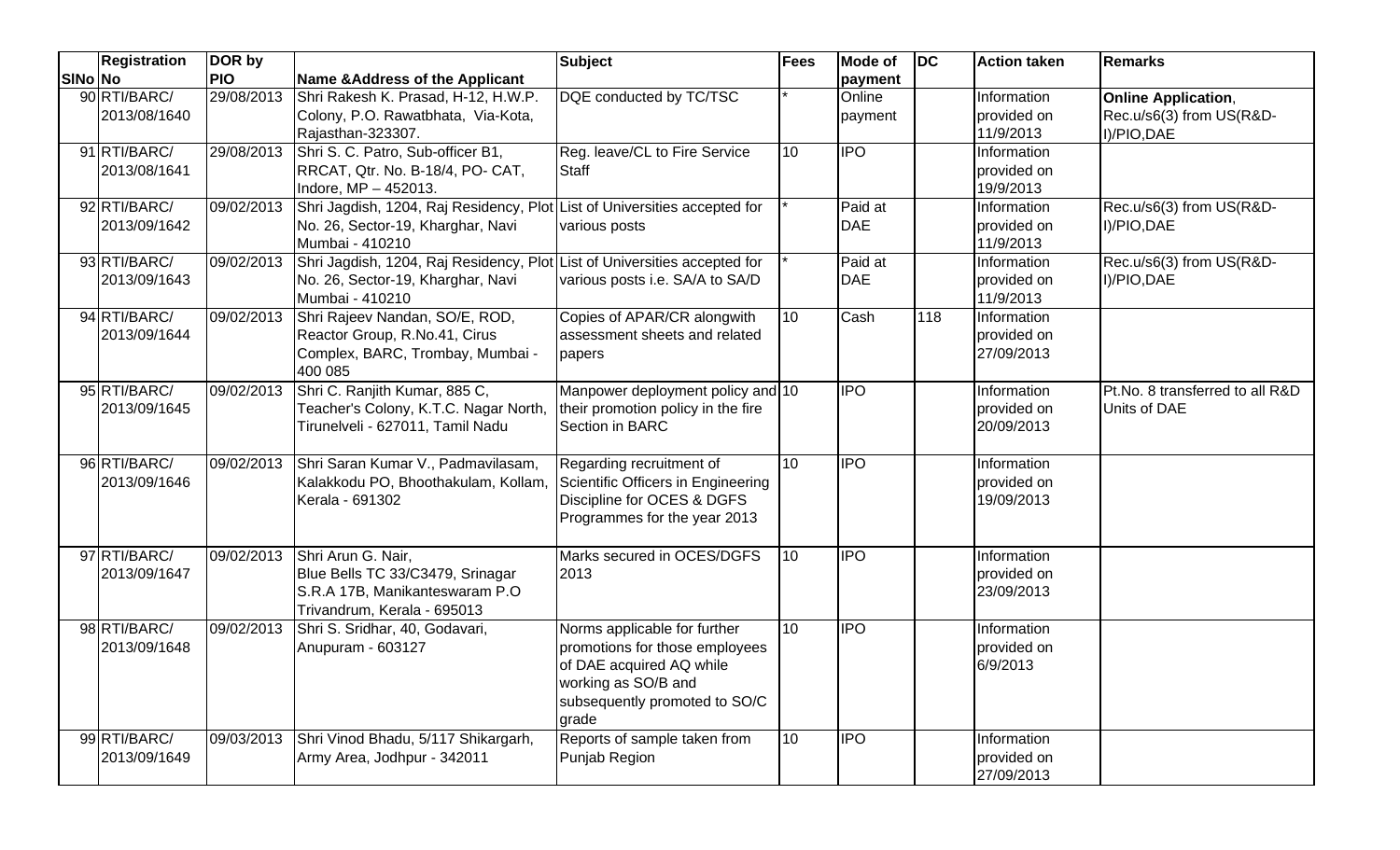|         | <b>Registration</b>           | DOR by     |                                                                                                                                                                       | <b>Subject</b>                                                            | <b>Fees</b> | <b>Mode of</b>                                 | <b>IDC</b>      | <b>Action taken</b>                      | <b>Remarks</b>                                                                              |
|---------|-------------------------------|------------|-----------------------------------------------------------------------------------------------------------------------------------------------------------------------|---------------------------------------------------------------------------|-------------|------------------------------------------------|-----------------|------------------------------------------|---------------------------------------------------------------------------------------------|
| SINo No |                               | <b>PIO</b> | Name & Address of the Applicant                                                                                                                                       |                                                                           |             | payment                                        |                 |                                          |                                                                                             |
|         | 100 RTI/BARC/<br>2013/09/1650 | 09/04/2013 | Shri D. V. Ilhe, Type-B, Bldg. No.<br>98/16, BARC Colony Tarapur PO-<br>TAPP, Dist-Thane, Maharashtra - 401<br>504                                                    | Reg. Coaching classes for<br>reserved category candidates -<br><b>DQE</b> | 10          | $\overline{IPO}$                               |                 | Information<br>provided on<br>11/9/2013  |                                                                                             |
|         | 101 RTI/BARC/<br>2013/09/1651 |            | 09/05/2013 Shri S. C. Patro, Qtr. No. B-18/4,<br>RRCAT Colony, PO- CAT, Indore, MP<br>-452013.                                                                        | Reg. leave applicability to R&D<br>Unit                                   |             | Paid at<br><b>DAE</b>                          |                 | Information<br>provided on<br>20/09/2013 | Recd. u/s6(3) from CPIO, DAE                                                                |
|         | 102 RTI/BARC/<br>2013/09/1652 |            | 09/05/2013 Shri Elengeswaran M., Zerlina 60,<br>Amaipakkam Township, Anupuram<br>Post-603127, Thirukalkundram TQ.<br>Kancheepuram District, Tamil Nadu                | <b>Gradings of APAR</b>                                                   | 10          | <b>IPO</b>                                     |                 | Information<br>provided on<br>20/09/2013 |                                                                                             |
|         | 103 RTI/BARC/<br>2013/09/1653 | 09/06/2013 | Shri A.K.Kar, SA/B, RRSD, BARC,<br>Trombay, Mumbai - 400 085                                                                                                          | CR/APAR grading                                                           | 10          | Cash                                           |                 | Information<br>provided on<br>20/09/2013 |                                                                                             |
|         | 104 RTI/BARC/<br>2013/09/1654 | 09/06/2013 | Shri Kamlesh Mundra (Propritor), Jugal<br>Udyog, B.K.Chhabra Industrial Estate,<br>Chh. Shivaji Maharaj Marg, Vakola<br>Bridge, Santacruz (East), Mumbai - 400<br>055 | Reg. payment of contractor                                                | 10          | $\overline{IPO}$                               |                 | <b>Under Process</b>                     |                                                                                             |
|         | 105 RTI/BARC/<br>2013/09/1655 | 09/10/2013 | Mrs. Rashmi Rai, DRX-08, Sai Parisar,<br>Rajecdra Nagar Duplex, Indore-<br>452012, (MP)                                                                               | Eligibility criteria for DQE                                              | 10          | $\overline{1}$                                 | $\overline{20}$ | Information<br>provided on<br>23/9/2013  |                                                                                             |
|         | 106 RTI/BARC/<br>2013/09/1656 | 09/10/2013 | Shri B. M. Venkatesh, RTI Activist,<br>BUDA Plot 234/Sector 51, Laxmi Tek,<br>Ganeshpur Road, RMW (PO), Belgaum<br>590 009                                            | Inf. Reg promotion norms                                                  |             | Paid at<br>Dept. of<br>posts,<br>Belgaum<br>HO |                 | Information<br>provided on<br>19/09/2013 | Recd. u/s. 6(3) from PIO, DAE                                                               |
|         | 107 RTI/BARC/<br>2013/09/1657 |            | 09/10/2013 Shri V.I. George, D2 10/5, Kaiga<br>Township, Kaiga PO, Karwar,<br>Uttarakannda (dt.) Pin-581400                                                           | Inf. Reg, additional qualification                                        |             | Online<br>payment                              |                 | Information<br>provided on<br>23/09/2013 | Recd. u/s. 6(3) from PIO, DAE                                                               |
|         | 108 RTI/BARC/<br>2013/09/1658 | 09/10/2013 | Mrs. Prabha Kiran, 320, 1st Floor, Main Inf. Reg. registered dignostic<br>IGNOU Road, Neb Sarai, New Delhi -<br>110068                                                | Centres, Hospital authorised to<br>use radioactive elements               |             | Paid at<br>ICMR,<br><b>New Delhi</b>           |                 | *12/9/2013                               | Recd. u/s. 6(3) from Sr. Admn.<br>Officer, ICMR, New Delhi<br>Trans. u/s. 6(3) to PIO, AERB |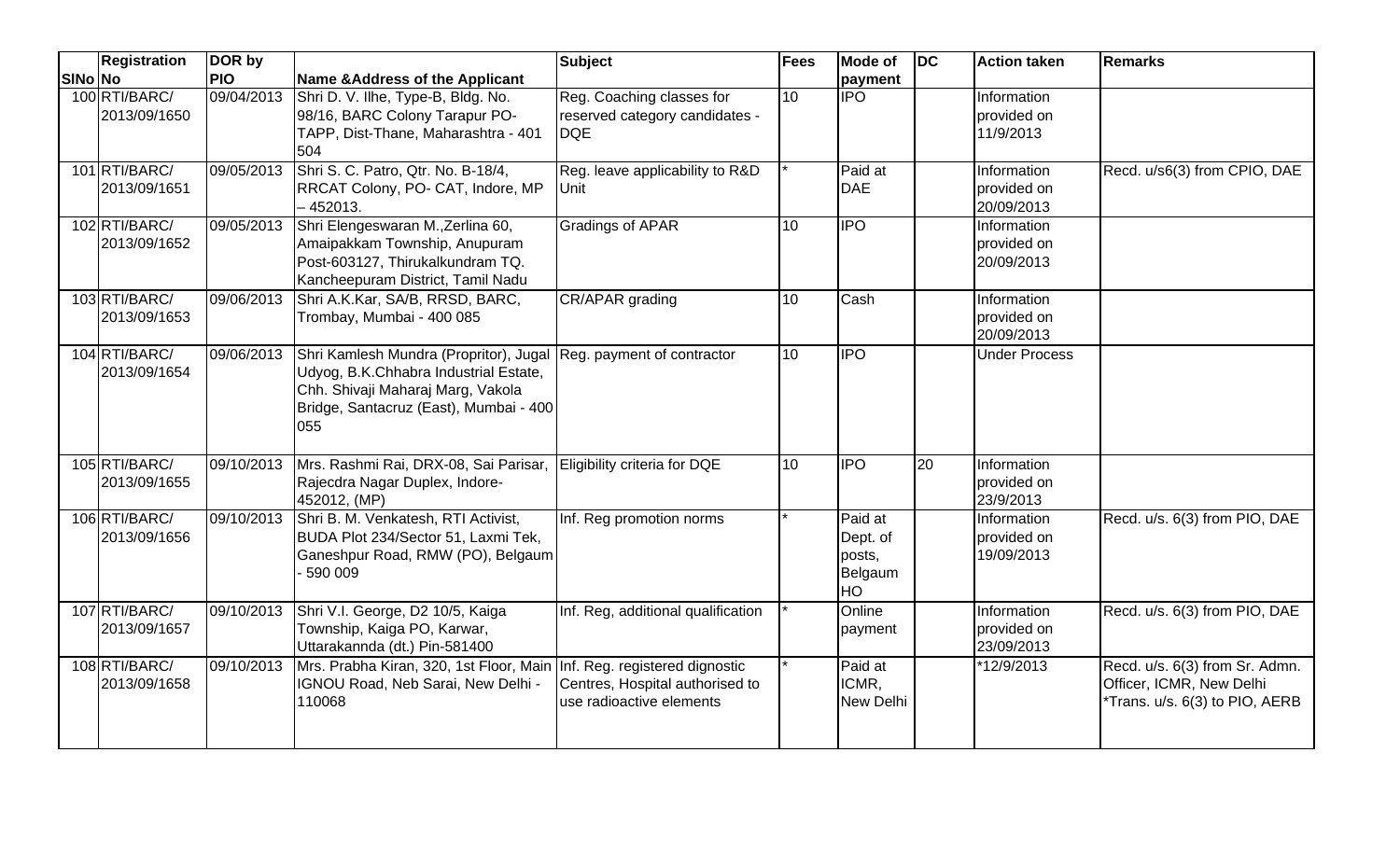|         | <b>Registration</b>           | DOR by     |                                                                                                                                                  | Subject                                                                                   | <b>Fees</b>     | Mode of                       | DC | <b>Action taken</b>                      | <b>Remarks</b>                                        |
|---------|-------------------------------|------------|--------------------------------------------------------------------------------------------------------------------------------------------------|-------------------------------------------------------------------------------------------|-----------------|-------------------------------|----|------------------------------------------|-------------------------------------------------------|
| SINo No |                               | <b>PIO</b> | <b>Name &amp;Address of the Applicant</b>                                                                                                        |                                                                                           |                 | payment                       |    |                                          |                                                       |
|         | 109 RTI/BARC/<br>2013/09/1659 | 09/11/2013 | Shri Mukesh Sood, 203-A, DDA MIG<br>Green Flats, Rajouri Garden, New<br>Delhi - 110027                                                           | Inf. Reg. action taken on storing<br>hazardous objects/ unhygienic<br>health conditions   |                 | Paid at<br>SDMC,<br>New Delhi |    | Information<br>provided on<br>25/09/2013 | Recd. u/s. 6(3) fromPIO,<br>SDMC, New Delhi           |
|         | 110 RTI/BARC/<br>2013/09/1660 | 09/11/2013 | Shri S. C. Patro, Qtr. No. B-18/4,<br>RRCAT Colony, PO- CAT, Indore, MP<br>$-452013.$                                                            | Reg. Classification of fire station                                                       |                 | Paid at<br>AERB.              |    | *13/9/2013                               | Recd. u/s. 6(3) from PIO, DAE<br>*Trans. To PIO, AERB |
|         | 111 RTI/BARC/<br>2013/09/1661 | 09/12/2013 | Shri Ashok Kumar Rastogi, Flat No. B<br>1301, Swaraj Imperial, Plot No. 255,<br>Sec. 10, Kharghar, Navi Mumbai -<br>410210                       | Consideration of special pay for<br>pension                                               |                 | Paid at<br><b>DAE</b>         |    | <b>Under Process</b>                     | Recd. u/s. 6(3) from PIO, DAE                         |
|         | 112 RTI/BARC/<br>2013/09/1662 | 09/12/2013 | Shri Chanchal K. Mitra, 405, Sri Sai<br>Residency, Nallagandla Road,<br>Hyderabad 500019                                                         | Reg. issue of radioactive<br>substance/safety badges                                      | $\overline{10}$ | <b>IPO</b>                    |    | *27/9/2013                               | Trans. u/s.6(3) to PIO, AERB                          |
|         | 113 RTI/BARC/<br>2013/09/1663 | 09/12/2013 | Shri Anand Ambuji Dandage, Lila<br>Smruti 1872, Ambedkar Road, Near<br>Shankar Temple, Turbhe Store, Navi<br>Mumbai                              | Status of representation.                                                                 |                 | <b>Court Fee</b>              |    | <b>Under Process</b>                     | letter for fee issued on<br>01/10/2013                |
|         | 114 RTI/BARC/<br>2013/09/1664 | 13/09/2013 | Shri Narayan Singh Bist, Under<br>Secretary, M/o Home Affairs, Room No.<br>171 A, North Block, New Delhi.                                        | Marks secured in OCES 2013                                                                | 10              | <b>IPO</b>                    |    | <b>Under Process</b>                     |                                                       |
|         | 115 RTI/BARC/<br>2013/09/1665 | 16/09/2013 | Ms. Seema, Ram Ji Singh, 112/10-B-<br>type, BARC Colony, Tarapur, Dist.<br>Thane, Boisar (Maharashtra) - 401 504                                 | Inf. Reg. recruitment of SA/B                                                             |                 | Online<br>payment             |    | Information<br>provided on<br>30/09/2013 | Recd. u/s. 6(3) from PIO, DAE                         |
|         | 116 RTI/BARC/<br>2013/09/1666 | 16/09/2013 | Shri Sanjay Singh, SO/E, BARC(F), 5th Inf. Reg. number of applications<br>Floor, VUDA Udyog Bhawan,<br>Siripuram, Visakhapatnam - 530003<br>(AP) | recd and candidates selected<br>against BARC Advt.                                        | 10              | <b>IPO</b>                    |    | <b>Under Process</b>                     | Fee rcd on 20/09/2013                                 |
|         | 117 RTI/BARC/<br>2013/09/1667 | 16/09/2013 | Shri B N Singh, SO/G, WMD(NRG),<br><b>BARC</b>                                                                                                   | Copies of ACRS/APARs of self                                                              | 10              | Cash                          |    | <b>Under Process</b>                     |                                                       |
|         | 118RTI/BARC/<br>2013/09/1668  | 16/09/2013 | Shri Judhistir Subhash Sethi, Room No.<br>174, 13th Avenue, DAE Township,<br>Kalpakkam, Tamilnadu - 603102                                       | Inf. Reg. institutions applicable in<br>Govt. sector for technical fresher<br>recruitment |                 | Online<br>payment             |    | *27/9/2013                               | Recd. u/s. 6(3) from PIO, DAE<br>*denied u/s. 2(f)    |
|         | 119RTI/BARC/<br>2013/09/1669  | 16/09/2013 | Ms. Shanthi S., No. 44/43 Reddy<br>Street, Athur Village, Chengalpattu, Pin   OCES&DGFS course in BARC<br>603101                                 | Inf. Reg. age relaxation for                                                              |                 | Online<br>payment             |    | Information<br>provided on<br>27/09/2013 | Recd. u/s. 6(3) from PIO, DAE                         |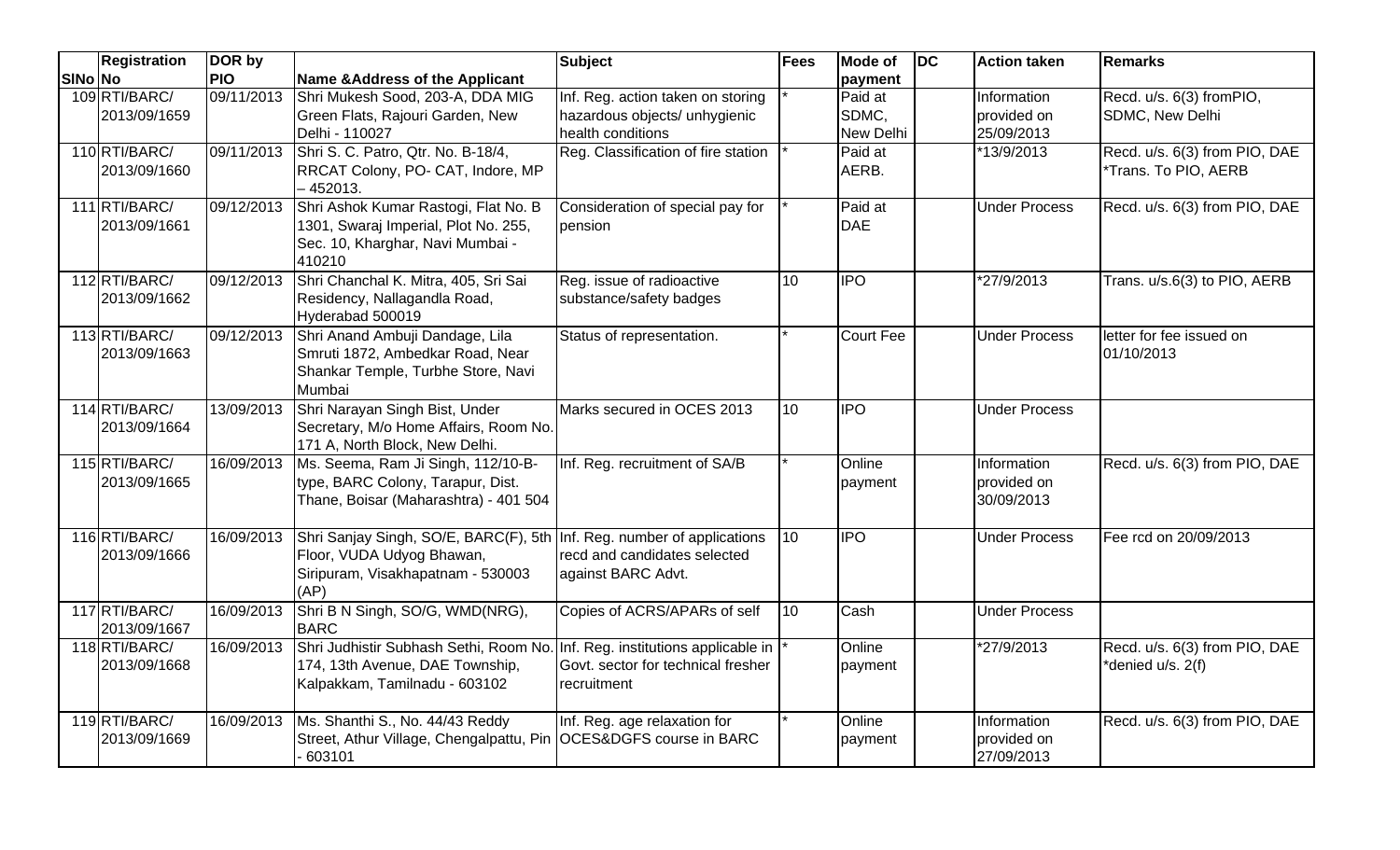|         | Registration                  | DOR by     |                                                                                                                                 | <b>Subject</b>                                                   | Fees         | <b>Mode of</b>    | <b>DC</b> | <b>Action taken</b>                      | <b>Remarks</b>                         |
|---------|-------------------------------|------------|---------------------------------------------------------------------------------------------------------------------------------|------------------------------------------------------------------|--------------|-------------------|-----------|------------------------------------------|----------------------------------------|
| SINo No |                               | <b>PIO</b> | Name & Address of the Applicant                                                                                                 |                                                                  |              | payment           |           |                                          |                                        |
|         | 120 RTI/BARC/<br>2013/09/1670 | 16/09/2013 | Shri Jayant Kumar, Flat No. 203, n-48<br>Anup Nagar, Indore, Pin - 452008                                                       | Marks secured in OCES/DGFS-<br>13                                |              | Online<br>payment |           | <b>Under Process</b>                     | Recd. u/s. 6(3) from PIO, DAE          |
|         | 121 RTI/BARC/<br>2013/09/1671 | 16/09/2013 | Shri S. Elangovan, 32, Godavari, DAE<br>Township, Anupuram, Kancheepuram<br>(Dt), Tamil Nadu - 603 127                          | Norms/Guidelines for recruitment 10<br>of CAT-II Trainees        |              | <b>IPO</b>        | 30        | Information<br>provided on<br>27/09/2013 |                                        |
|         | 122 RTI/BARC/<br>2013/09/1672 | 16/09/2013 | Shri Ishit Multani, A/5, Pratishtha Apts.<br>Shyamal Part 5 lane, Kenyug Cross<br>Roads, Satellite, Ahmedabad - Pin -<br>380015 | Marks secured in OCES/DGFS-<br>13 & cut off marks                |              | Online<br>payment |           | <b>Under Process</b>                     | Recd. u/s. 6(3) from PIO, DAE          |
|         | 123 RTI/BARC/<br>2013/09/1673 | 16/09/2013 | Shri Akshat Srivastava, 496/7A,<br>Krishna Kutir, Chhota Chand Ganj,<br>Pajawa, PO Nirala Nagar, Lucknow -<br>226 020           | Marks secured in OCES/DGFS-<br>13 & cut off marks                |              | Online<br>payment |           | <b>Under Process</b>                     | Recd. u/s. 6(3) from PIO, DAE          |
|         | 124 RTI/BARC/<br>2013/09/1674 | 16/09/2013 | Shri Yogendra Singh, Critical Facility,<br>Reactor Operations Division, BARC,<br>Trombay, Mumbai - 400 085                      | Eligibility criteria for track change<br>from SA to TO           |              | Online<br>payment |           | Information<br>provided on<br>30/09/2013 | Recd. u/s. 6(3) from PIO, DAE          |
|         | 125 RTI/BARC/<br>2013/09/1675 | 17/9/2013  | Shri Ashok Kini M., 4/1281, North<br>Cherlai, Mattancherry, Cochin-682002,<br>Kerala, India                                     | Eligibility criteria for recruitment<br>of SOs through OCES/DGFS | $ 10\rangle$ | <b>IPO</b>        |           | Information<br>provided on<br>27/09/2013 |                                        |
|         | 126 RTI/BARC/<br>2013/09/1676 | 18/9/2013  | Shri R H Pancholi, 87, Ram Vihar,<br>Delhi - 110092                                                                             | Health hazards of high radiation<br>exposure                     |              | Paid at<br>AERB.  |           | <b>Under Process</b>                     | Recd. u/s. 6(3) from PIO, AERB         |
|         | 127 RTI/BARC/<br>2013/09/1677 | 20/9//2013 | Shri Shankar Wakchure, Imperial<br>College of Engg. Wagholi, Tal. Haveli,<br>Dist. Pune.                                        | Details of Advanced of heavy<br><b>Water Project</b>             |              | Cout fee<br>stamp |           | <b>Under Process</b>                     | Letter for fee issued on<br>23/09/2013 |
|         | 128 RTI/BARC/<br>2013/09/1678 | 20/9//2013 | Shri Madhukar Devnath Keni, At & post Information reg BARC(T) project<br>Giwali, Tarapur, Taluka Palghar,<br>Thane - 401 502    |                                                                  |              | Cout fee<br>stamp |           | *23/9/2013                               | Trans. u/s. 6(3) to PIO,<br>Tarapur.   |
|         | 129RTI/BARC/<br>2013/09/1679  | 20/9//2013 | Smt Muppidari Jeyalakshmi, 60G,<br>Bucklepuram Second Street, Vijay<br>Avenue, tuticorin - 628003, Tamilnadu                    | Information reg appointment<br>against advt.of HWP(B)            | 10           | <b>IPO</b>        |           | *23/9/2013                               | Trans. u/s. 6(3) to PIO, HWB           |
|         | 130 RTI/BARC/<br>2013/09/1680 | 20/9//2013 | Ms. Pooja sahadev Gawali, At & post :<br>Gonewadi, nandeshwar, taluka<br>Mangalweda, Solapur, - 413 322.                        | Inf. Reg BARC official                                           | 10           | <b>IPO</b>        |           | *27/9/2013                               | *Denied $u/s. 8(1)(j)$                 |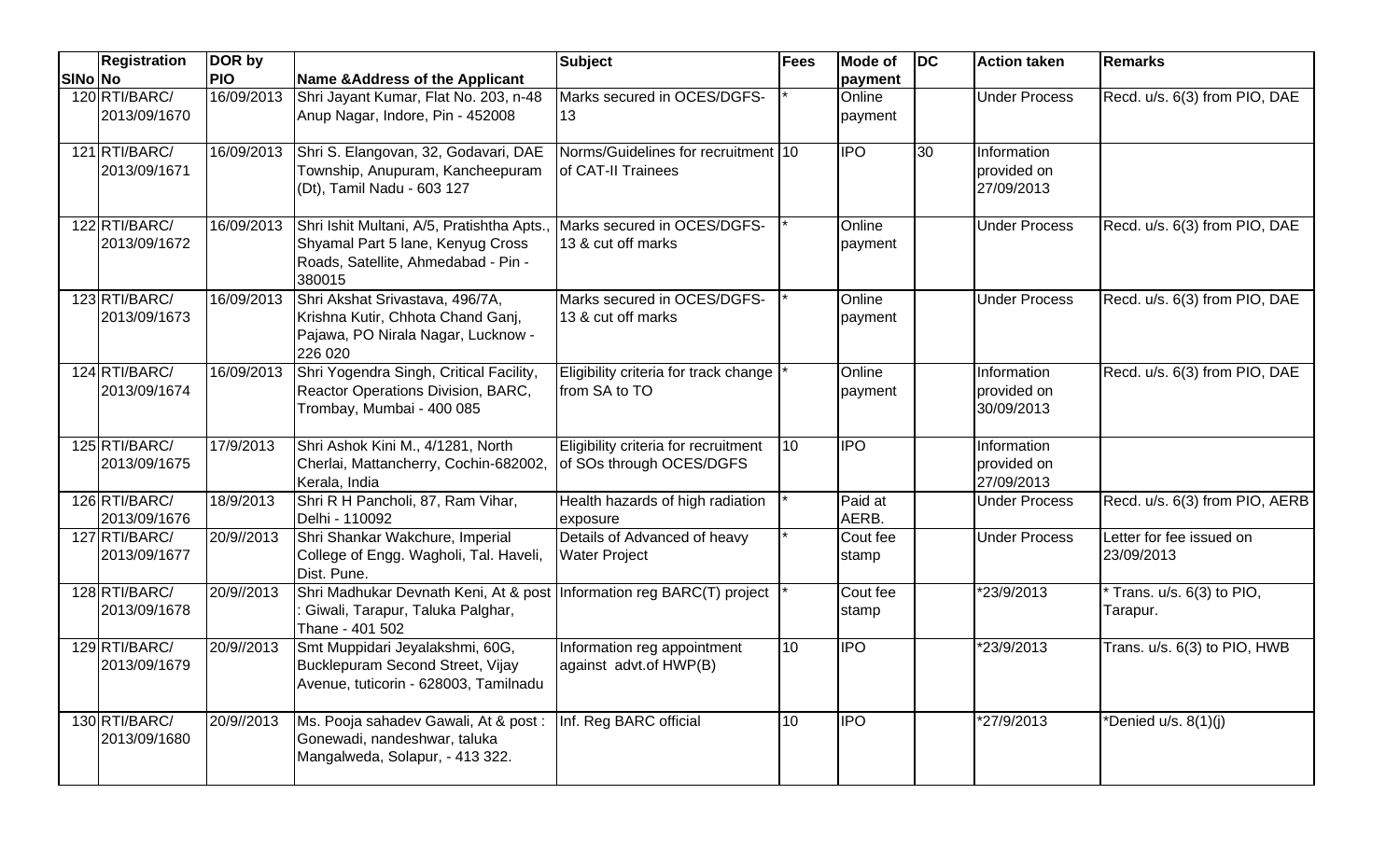|         | <b>Registration</b>           | DOR by     |                                                                                                                                                                                | <b>Subject</b>                                                                             | <b>Fees</b> | <b>Mode of</b>    | <b>DC</b> | <b>Action taken</b>  | <b>Remarks</b>                         |
|---------|-------------------------------|------------|--------------------------------------------------------------------------------------------------------------------------------------------------------------------------------|--------------------------------------------------------------------------------------------|-------------|-------------------|-----------|----------------------|----------------------------------------|
| SINo No |                               | <b>PIO</b> | <b>Name &amp; Address of the Applicant</b>                                                                                                                                     |                                                                                            |             | payment           |           |                      |                                        |
|         | 131 RTI/BARC/<br>2013/09/1681 | 20/9//2013 | Shri Nathaji Narayan Sarate, AT&Post<br>Jawala, Tal. Sangola, dist. Solapur, Pin  in BARC dispensary<br>413309                                                                 | Inf. Reg. people taken treatment 10                                                        |             | <b>IPO</b>        |           | <b>Under Process</b> |                                        |
|         | 132 RTI/BARC/<br>2013/09/1682 | 23/9/2013  | Shri Tushar Garg, C/O harvinder tokas Marks secured in OCES/DGFS<br>S/O k S tokas, house No 61, Room No 2013<br>3, munirka Village, near Pratik market,<br>New Delhi - 110 067 |                                                                                            | 10          | <b>IPO</b>        |           | <b>Under Process</b> |                                        |
|         | 133 RTI/BARC/<br>2013/09/1683 | 23/09/213  | Shri Gurvinder Singh Chada, Govind<br>pura Haldwani (UK) 263139                                                                                                                | Inf. Reg radiation instrumrnt in<br>Nandadevi, Uttarakhand                                 | 10          | <b>IPO</b>        |           | <b>Under Process</b> |                                        |
|         | 134 RTI/BARC/<br>2013/09/1684 | 24/09/2013 | Shri T. G. Srinivasan, Old 17B, New<br>16, CGE Colony, Kuppam Beach Road,<br>Thiruvanmiyur, Chennai - 600 041                                                                  | Inf. Reg. pension particulars                                                              |             | Online<br>payment |           | <b>Under Process</b> | Recd. u/s. 6(3) from PIO, DAE          |
|         | 135 RTI/BARC/<br>2013/09/1685 | 24/09/2013 | Shri Dhanesh Chandra Pandey, Rohini -inf,. Reg transfer of the employee<br>55, Anupuram DAE Township,<br>Anupuram, Pin - 603 127, Tamilnadu                                    |                                                                                            |             | Online<br>payment |           | <b>Under Process</b> | Recd. u/s. 6(3) from PIO, DAE          |
|         | 136 RTI/BARC/<br>2013/09/1686 | 24/09/2013 | Shri Arvind Kumar Bind, SO/D, MMD,<br><b>BARC</b>                                                                                                                              | Reg. cancellation of PHd<br>application                                                    | 10          | Cash              |           | <b>Under Process</b> |                                        |
|         | 137 RTI/BARC/<br>2013/09/1687 | 24/09/2013 | Shri Arvind Kumar Bind, SO/D, MMD,<br><b>BARC</b>                                                                                                                              | Reg. RTI apllication filed by his<br>wife                                                  | 10          | Cash              |           | <b>Under Process</b> |                                        |
|         | 138 RTI/BARC/<br>2013/09/1688 | 27/09/2013 | Shri A K Kar, sa/B, Takshasila - B -21,<br>Anushaktinagar, Mumbai - 400 094.                                                                                                   | Copies of CR/APAR for the<br>period from 2002 to 2010                                      | 10          | Cash              |           | <b>Under Process</b> |                                        |
|         | 139 RTI/BARC/<br>2013/09/1689 | 27/09/2013 | Shri G Venkateswarlu, H. No. 6-117/2,<br>Teachers Colony, nagaram, Hyderabad officers recommended/appeared<br>500 083                                                          | List of non -training school<br>in DAE for promotion from SO(D)<br>to $SO(E)$              | 110         | <b>IPO</b>        |           | <b>Under Process</b> |                                        |
|         | 140 RTI/BARC/<br>2013/09/1690 | 27/09/2013 | Smt. Sonali Dinkar Gholap, 51<br>Savitribai Phule Nagar, Municipal<br>Kamgar Vasahat, Near Pratikshanagar<br>Depo, Sion, Mumbai - 22                                           | Reason for rejection for her<br>candidature & copy of OH<br>certificate of other candidate |             | court fee         |           | <b>Under Process</b> | Letter for fee issued on<br>30/09/2013 |
|         | 141 RTI/BARC/<br>2013/09/1691 | 30/09/2013 | Shri P. Guha Roy, B-3A/0:3, Triveni<br>Sangam CHS Ltd., New Mahatma<br>School, Sector 8, Khanda Colony, New<br>Panvel(W), Raigad-410206.                                       | Question paper for SA in Civil<br>Engg. In DQE 2013                                        | 10          | Cash              |           | <b>Under Process</b> |                                        |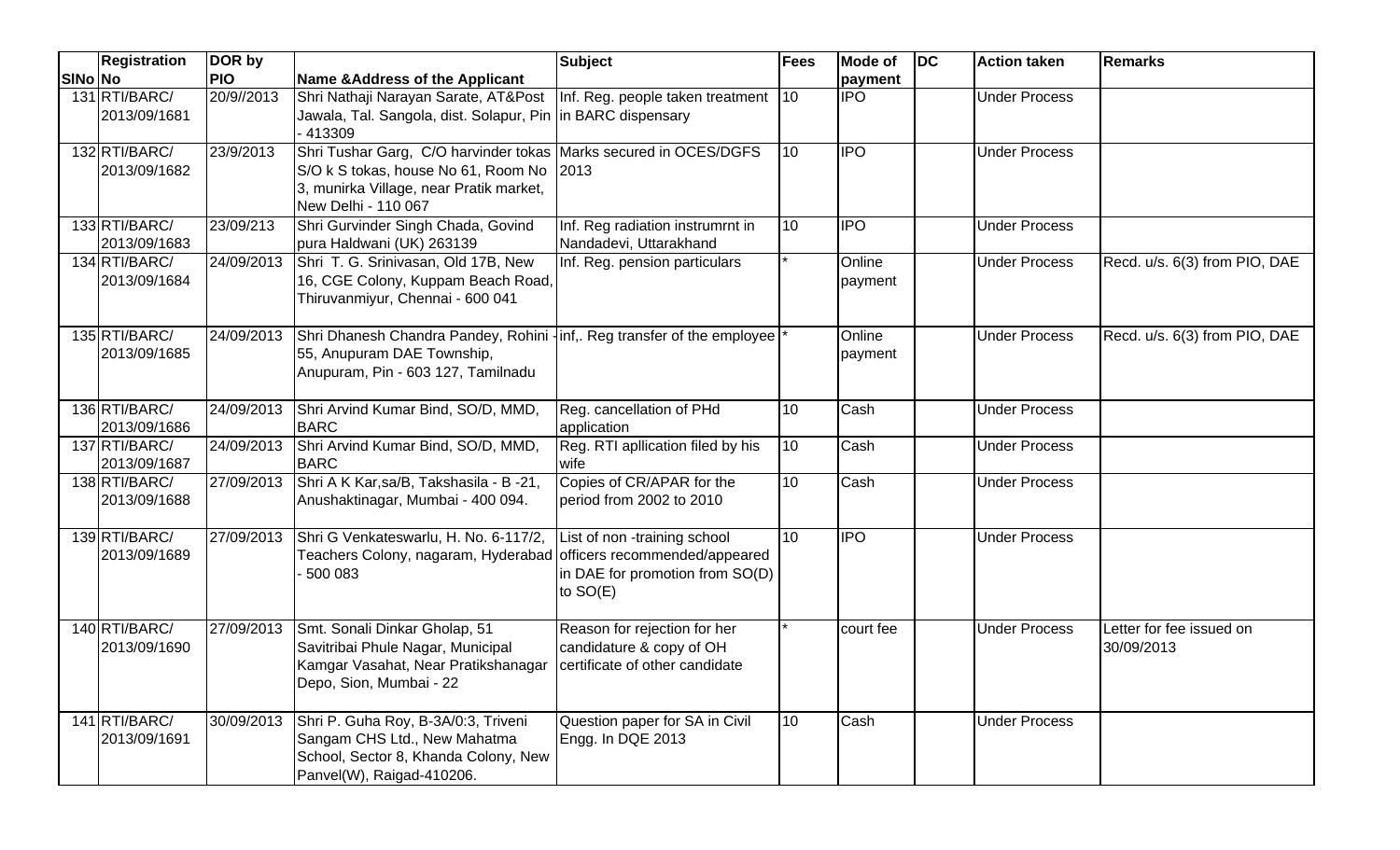| Registration    | DOR by     |                                            | <b>Subject</b>                 | Fees | <b>IMode of</b> | <b>IDC</b> | <b>Action taken</b>  | <b>Remarks</b> |
|-----------------|------------|--------------------------------------------|--------------------------------|------|-----------------|------------|----------------------|----------------|
| <b>ISINO NO</b> | <b>PIO</b> | Name & Address of the Applicant            |                                |      | Ipavment        |            |                      |                |
| 142 RTI/BARC/   |            | 30/09/2013 Shri D.G. Juwatkar, CIRUS/RRMD, | copie of letter from Director, | 10   | Cash            |            | <b>Under Process</b> |                |
| 2013/09/1692    |            | BARC, Trombay, Mumbai-400085.              | BARC & security report         |      |                 |            |                      |                |
| 143 RTI/BARC/   |            | 30/09/2013 Shri D.G. Juwatkar, CIRUS/RRMD, | copy of letter to president of | 110  | Cash            |            | Under Process        |                |
| 2013/09/1693    |            | BARC, Trombay, Mumbai-400085.              | BARC soc.                      |      |                 |            |                      |                |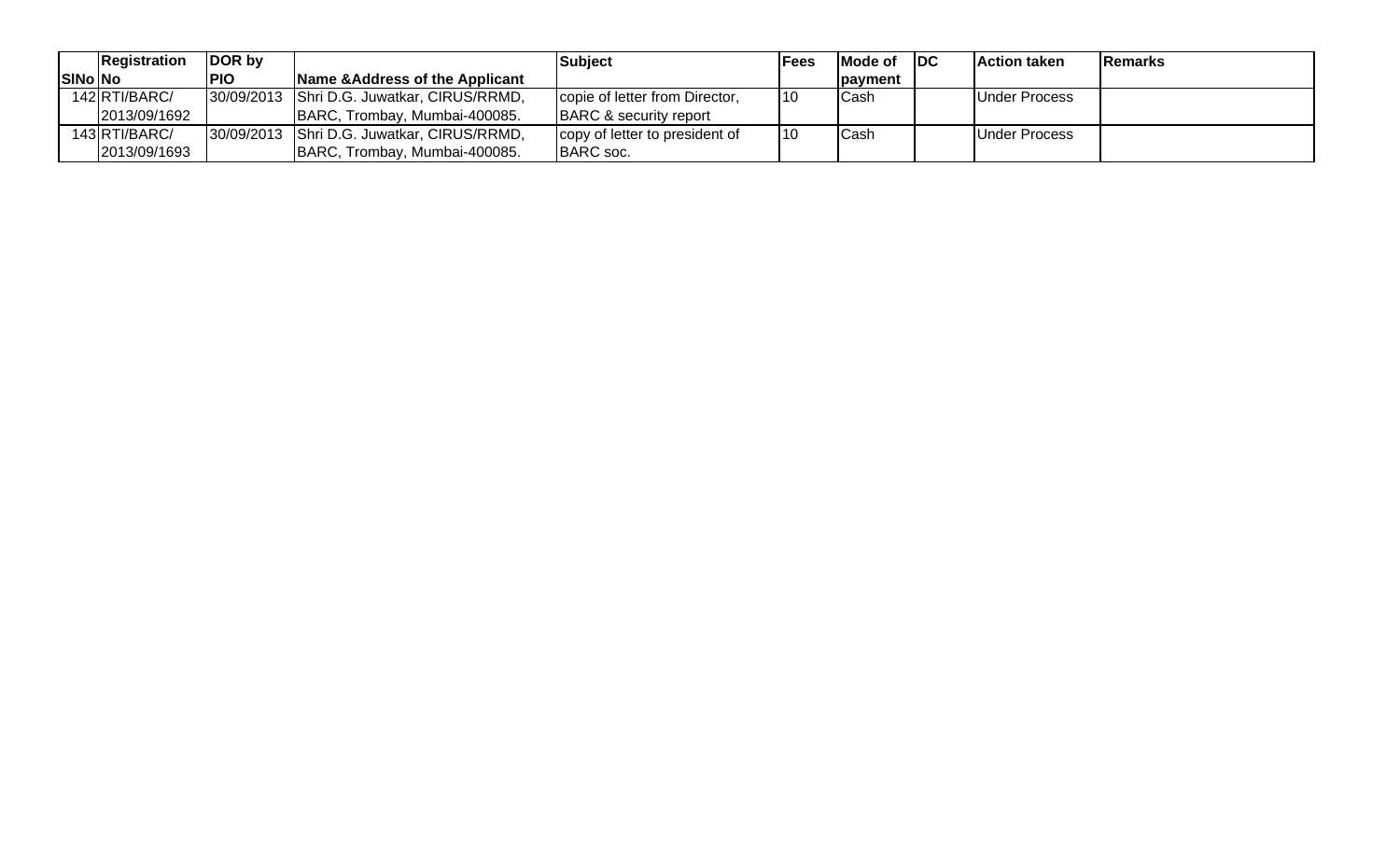# **FIRST APPEAL**

### **Quarterly Report on Implementation of RTI for the period from 01/07/2013 to 30/09/2013**

|         | <b>Registration</b>          | DOR by     | Name & Address of the Applicant                                                                                                                              | <b>Subject</b>                              | <b>Action taken</b> | <b>Disposal of Appeal</b>                                                | <b>Remarks</b> |
|---------|------------------------------|------------|--------------------------------------------------------------------------------------------------------------------------------------------------------------|---------------------------------------------|---------------------|--------------------------------------------------------------------------|----------------|
| SINo No |                              | <b>PIO</b> |                                                                                                                                                              |                                             |                     |                                                                          |                |
|         | 1 RTI/BARC/<br>2013/04/1471  | 04/09/2013 | Shri Shashi Kant, 12-B, Annapurna,<br>Anushaktinagar, Mumbai - 400 094                                                                                       | Details of EETF project                     | 05/08/2013          | Appeal recd. on 7/06/13.<br>Disposed of on<br>10/07/2013                 |                |
|         | 2RTI/BARC/<br>2013/05/1510   | 16/05/2013 | Shri V B Chandran, Stenographer Gr-1, Documents related to GPF/CPF<br>DHRUVA, BARC, Trombay, Mumbai-<br>400085                                               |                                             | 06/06/2013          | Appeal recd. on<br>11/06/13. Disposed of<br>on 08/07/2013                |                |
|         | 3RTI/BARC/<br>2013/04/1473   | 15/04/2013 | Shri K. Y. Divedi, Y Diwadi C/o B.L.<br>Sharma, 33-Vishwanath Colony,<br>Behind P&T Colony, Pratapnagar,<br>Chittorgarh, Dist. Chittorgarh (Raj) -<br>312001 | Inf. Reg. DQE                               | 14/05/13            | Appeal recd. on<br>17/06/13. Disposed of<br>on 12/07/2013.               |                |
|         | 4RTI/BARC/<br>2013/04/1478   | 18/04/2013 | Shri Radha Mohan Choudhary, Type-D,<br>Bldg. No. 41/16, BARC Colony<br>Tarapur, PO-TAPP, Dist. Thane,<br>Maharashtra - 401 504                               | Recommendations of Norms<br>Committee.      | 17/05/2013          | Appeal recd. Through<br>mail on 17/06/13.<br>Disposed of on<br>11/7/2013 |                |
|         | 5 RTI/BARC/<br>2013/05/1523  | 21/05/2013 | Shri M.C. Goel, 33-Venkatgiri,<br>Anushakti Nagar, Mumbai-400094.                                                                                            | Assessment sheet of APAR                    | 06/05/2013          | Appeal recd. on<br>18/06/13. Disposed of<br>on 08/07/2013                |                |
|         | 6RTI/BARC/<br>2013/06/1543   |            | 06/05/2013 Shri Vikas K. Telang, B 32-5, Kendriya<br>Vihar, Sector 11, Kharghar, Navi<br>Mumbai - 410 210                                                    | Copy of APAR                                | 18/06/2013          | Appeal recd. on<br>26/06/13. Disposed of<br>on 08/07/2013                |                |
|         | 7RTI/BARC/<br>2013/04/1487   | 22/04/2013 | Shri B. S. Rawat, C 26/4, RRCAT<br>Colony, Indore-452 013                                                                                                    | Inf. Reg promotion norms                    | 05/03/2013          | Appeal recd. on<br>12/06/13. Disposed of<br>on 08/07/2013                |                |
|         | 8 RTI/BARC/<br>2013/05/1509  | 15/05/2013 | Dr. N.M. Gupta, B-1203, GUNINA,<br>Sector 16A, Sanpada, Navi Mumbai-<br>400 705.                                                                             | Rule for benefit of Spl. Pay for<br>pension | 19/06/2013          | Appeal recd. On<br>12/7/2013. Disposed of<br>on 24/07/2013               |                |
|         | 9RTI/BARC/<br>2013/05/1532   | 28/05/2013 | Shri M. Dhanapal, Retd.Inspector of<br>Police, NO.3, Variar Street,<br>Madurantakam-603 306,<br>Kancheepuram Distt. Tamil Nadu.                              | Details of BARC employee.                   | 18/06/2013          | Appeal recd. On<br>16/7/2013. Disposed of<br>on 05/08/2013.              |                |
|         | 10 RTI/BARC/<br>2013/06/1554 | 18/06/2013 | Shri Shivdas Mahto, SO/F, RRSD,<br>R.No.93, Dhruva Complex, BARC,<br>Trombay, Mumbai-400085.                                                                 | Copies of APAR/CR                           | 07/12/2013          | Appeal recd. On<br>8/8/2013. Disposed of<br>on 26/08/2013.               |                |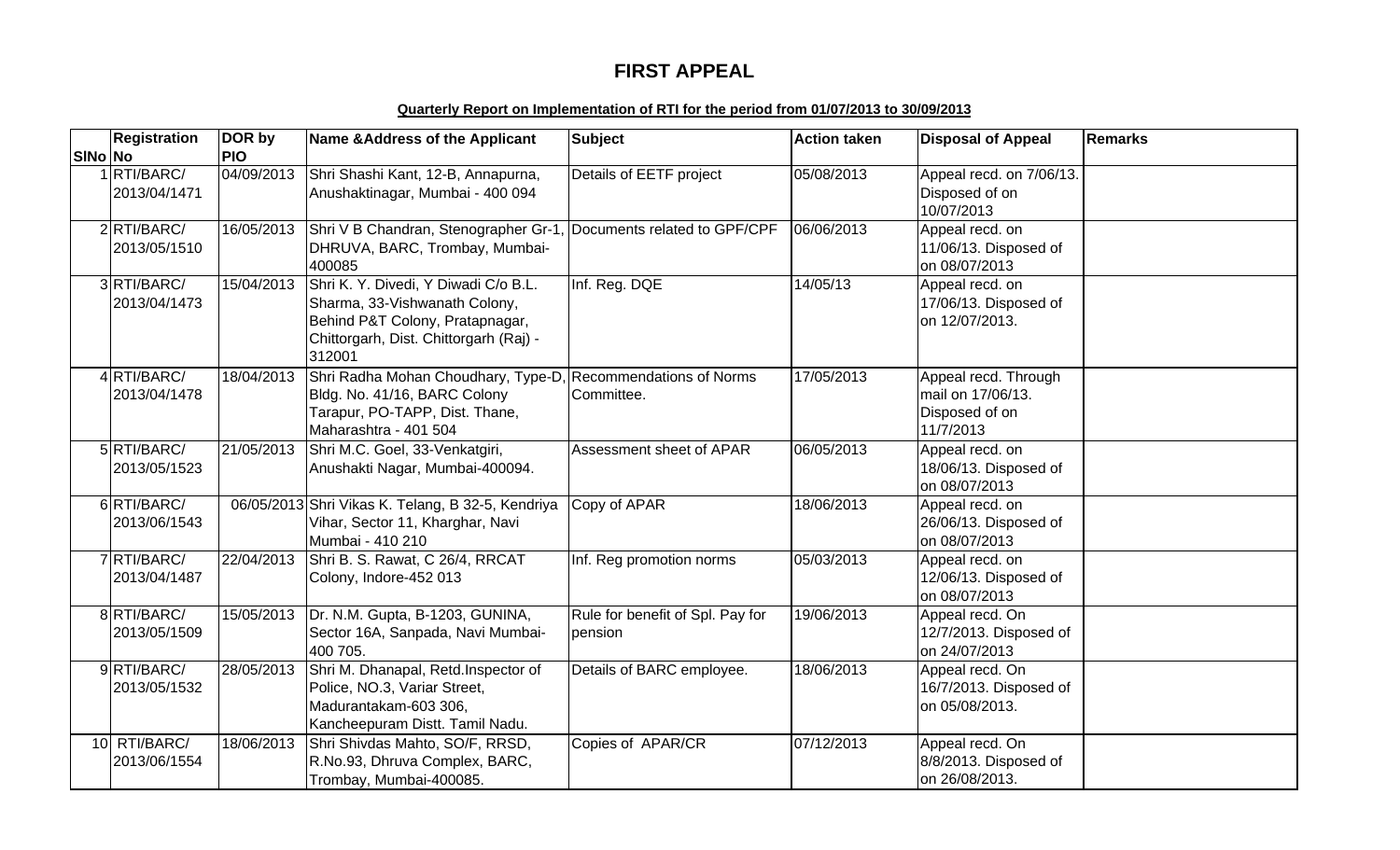|         | <b>Registration</b>          | DOR by     | Name & Address of the Applicant                                                                                                                 | <b>Subject</b>                                           | <b>Action taken</b> | <b>Disposal of Appeal</b>                                   | <b>Remarks</b>                                                                                |
|---------|------------------------------|------------|-------------------------------------------------------------------------------------------------------------------------------------------------|----------------------------------------------------------|---------------------|-------------------------------------------------------------|-----------------------------------------------------------------------------------------------|
| SINo No |                              | <b>PIO</b> |                                                                                                                                                 |                                                          |                     |                                                             |                                                                                               |
|         | 11 RTI/BARC/<br>2013/07/1578 |            | 07/10/2013 Shri G. Venkateswarlu, H. No. 6-117/2, Promotion norms for year 2009 & 07/12/2013<br>Teachers Colony, Nagaram,<br>Hyderabad- 500083. | 2010 for grade SO/D to SO/E                              |                     | Appeal recd. On<br>12/8/2013. Disposed of<br>on 27/08/2013. |                                                                                               |
|         | 12 RTI/BARC/<br>2013/06/1555 | 18/06/2013 | Shri Rakesh K. Prasad, H-12, H.W.P.<br>Colony, P.O. Rawatbhata, Via-Kota,<br>Rajasthan-323307.                                                  | DQE-2013                                                 | 07/11/2013          | Appeal recd. On<br>12/8/2013. Disposed of<br>on 29/08/2013. |                                                                                               |
|         | 13 RTI/BARC/<br>2013/07/1588 | 16/07/2013 | Shri Ramkesh Meena, A-2/5, RRCAT<br>Colony, Indore-452013                                                                                       | Inf. Reg. no. of increments for<br><b>CAT-I trainees</b> | 18/07/2013          | Appeal recd. On<br>12/8/2013. Disposed of<br>on 28/08/2013. |                                                                                               |
|         | 14 RTI/BARC/<br>2013/06/1564 | 26/06/2013 | Shri Shashi Kant, 12-B, Annapurna,<br>Anushaktinagar, Mumbai - 400 094                                                                          | Inf. Reg. project, sub-project and<br>their activities   | *24/7/2013          | Appeal recd. On<br>21/8/2013. Diposed of<br>on 03/09/2013.  | Denied $u/s. 8(1)(a)$                                                                         |
|         | 15 RTI/BARC/<br>2013/07/1572 |            | 07/08/2013 Shri M. Ponnambalam, Radiographer,<br>No. 9/3, Nagalingam Street, Abith<br>Colony, Saidapet, Chennai - 600 015                       | Copies of X-ray dose report                              | 29/07/2013          | Appeal recd. On<br>19/08/13. Disposed of<br>on 29/08/2013.  |                                                                                               |
|         | 16 RTI/BARC/<br>2013/07/1605 | 29/07/2013 | Shri S. C. Patro, Qtr. No. B-18/4,<br>RRCAT Colony, PO- CAT, Indore, MP<br>$-452013.$                                                           | Orders regarding Uniform, hair<br>cutting etc. by FSS    | 08/07/2013          | Appeal recd. On<br>19/8/2013. Disposed of<br>on29/08/2013.  |                                                                                               |
|         | 17 RTI/BARC/<br>2013/07/1595 | 22/07/2013 | Shri A. M. Baskaran, SA/F, Emp. No.<br>14084, PRPD, BARCF, Kalpakkam,<br>603102                                                                 | Copies of service book, option<br>form etc               | $*31/7/2013$        | Appeal recd. On<br>26/8/2013. Disposed of<br>on 12/09/2013. | * Info. denied against 8(1)(j)<br>Trans. u/s. 6(3) to PIO, RMP &<br>PIO, BARC(T) on 26/7/2013 |
|         | 18 RTI/BARC/<br>2013/07/1597 | 22/7/2013  | Shri S. C. Patro, Qtr. No. B-18/4,<br>RRCAT Colony, PO- CAT, Indore, MP<br>$-452013.$                                                           | Inf. Reg. Fire service personnel                         | 13/08/2013          | Appeal recd. On<br>26/8/2013. Disposed of<br>on 03/09/2013. |                                                                                               |
|         | 19 RTI/BARC/<br>2013/07/1607 | 31/07/213  | Shri Ravindra Shankar Ghodke, N 7<br>F/45/8, Ayodhyanagar, Cidco,<br>Aurangabad - 431006                                                        | Information reg. BARC employee 08/02/2013                |                     | Appeal recd. On<br>26/8/2013. Disposed of<br>on 10/09/2013. |                                                                                               |
|         | 20 RTI/BARC/<br>2013/07/1598 | 22/07/2013 | Shri S. C. Patro, Qtr. No. B-18/4,<br>RRCAT Colony, PO- CAT, Indore, MP<br>$-452013.$                                                           | Inf. Reg. uniform issued to Fire<br>service personnel    | 20/08/2013          | Appeal recd. On<br>29/8/2013. Disposed of<br>on 12/09/2013. |                                                                                               |
|         | 21 RTI/BARC/<br>2013/08/1614 |            | 08/05/2013 Shri Priyank Shrivastava, G-17/28<br>South T.T. Nagar Bhopal (M.P.)<br>462003                                                        | Marks obtained in OCES/DGFS-<br>2013 & Cut off marks     | 22/08/2013          | Appeal recd. On<br>06/09/2013 is under<br>process           |                                                                                               |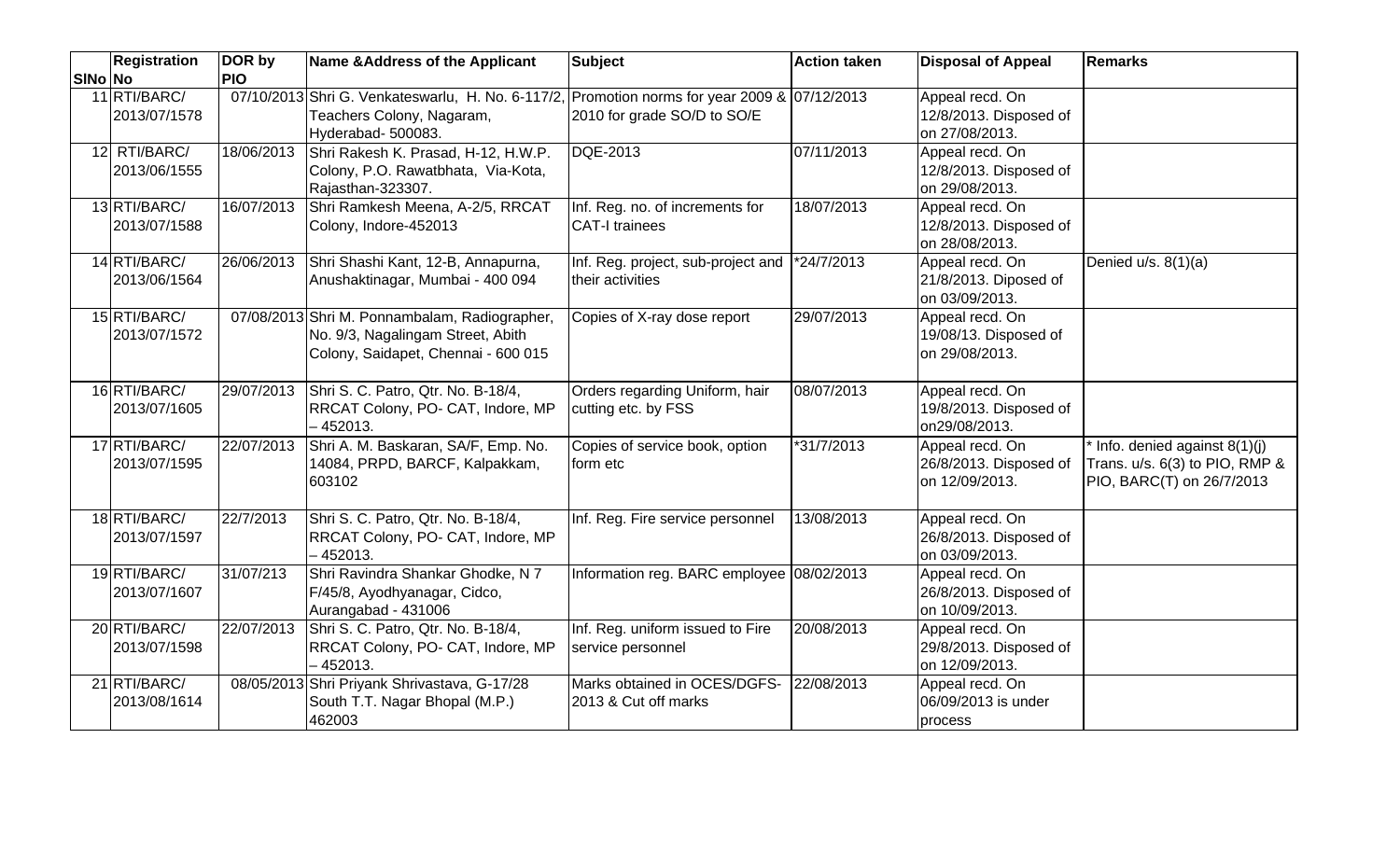|                | Registration | DOR by     | Name & Address of the Applicant              | <b>Subject</b>                                | <b>Action taken</b> | Disposal of Appeal  | <b>IRemarks</b> |
|----------------|--------------|------------|----------------------------------------------|-----------------------------------------------|---------------------|---------------------|-----------------|
| <b>SINo No</b> |              | <b>PIO</b> |                                              |                                               |                     |                     |                 |
|                | 22 RTI/BARC/ |            | 07/11/2013 Shri Vinay Karanam, Flat No. 401, | Inf. Reg. Relief under IT Act etc. 08/07/2013 |                     | Appeal recd. On     |                 |
|                | 2013/07/1579 |            | shree Shiv Sai CHS, Plot No. 50&51,          |                                               |                     | 06/09/2013 is under |                 |
|                |              |            | Sector-19, Kharghar, Navi Mumbai -           |                                               |                     | <b>process</b>      |                 |
|                |              |            | 410210                                       |                                               |                     |                     |                 |